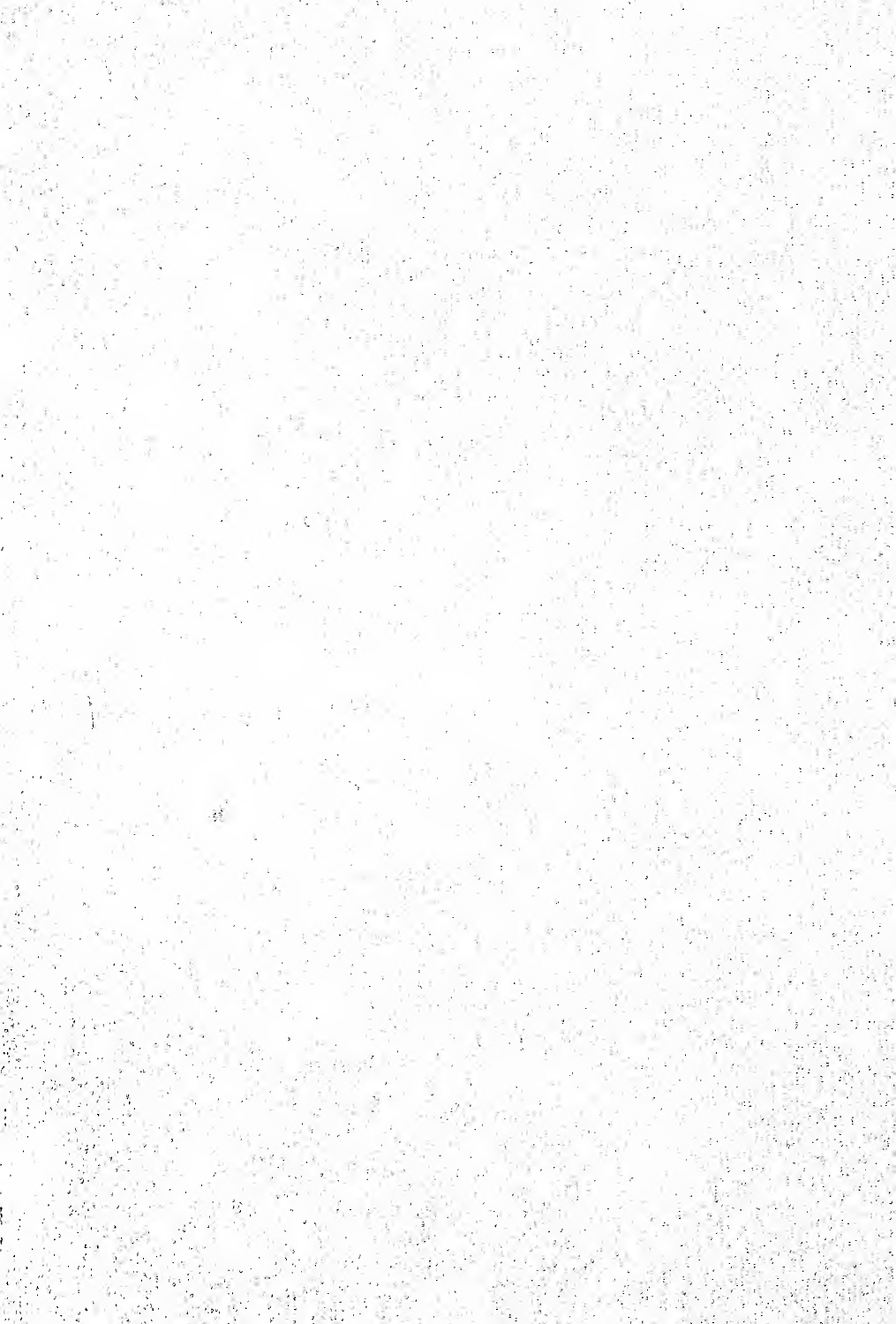|                                            |                                              | <b>Democratic Primary</b>        |                                                                          |                                             |                         |                |            | <b>Republican Primary</b> |                         |
|--------------------------------------------|----------------------------------------------|----------------------------------|--------------------------------------------------------------------------|---------------------------------------------|-------------------------|----------------|------------|---------------------------|-------------------------|
| Twelfth<br><b>Essex</b><br><b>District</b> | Birmingham, Jr.<br>of Peabody<br>Walter J.   | Michael F. Schulze<br>of Peabody | William A. Toomey<br>of Peabody<br><b>John P. Slattery</b><br>of Peabody | All Others<br><b>Blanks</b>                 | <b>Total Votes Cast</b> | No Nomination  | All Others | <b>Blanks</b>             | <b>Total Votes Cast</b> |
| PEABODY<br><b>TOTALS</b>                   | 479                                          | 1,291<br>479 1,291 2,949 1,971   | 2,949<br>1,971                                                           | $\mathbf 2$<br>360<br>$\overline{2}$<br>360 | 7,052<br>7,052          | $\overline{a}$ | 111<br>111 | 1,432<br>1,432            | 1,543<br>1,543          |
|                                            |                                              | <b>State Election</b>            |                                                                          |                                             |                         |                |            |                           |                         |
| Twelfth<br><b>Essex</b><br><b>District</b> | John P. Slattery<br>of Peabody<br>Democratic | <b>All Others</b>                | Blanks                                                                   | <b>Total Votes Cast</b>                     |                         |                |            |                           |                         |
| <b>PEABODY</b><br>Wd. 1 Pct. 1<br>2        | 918<br>990                                   | 11<br>$\overline{7}$             | 272<br>320                                                               | 1,201<br>1,317                              |                         |                |            |                           |                         |
| 3<br>Wd. 2 Pct. 1<br>2                     | 1,022<br>573<br>645<br>855                   | 16<br>$\overline{7}$<br>15<br>13 | 305<br>133<br>186<br>213                                                 | 1,343<br>713<br>846<br>1,081                |                         |                |            |                           |                         |
| 3<br>Wd. 3 Pct. 1<br>2<br>$3$              | 547<br>752<br>904                            | 5<br>8<br>20                     | 146<br>234<br>258                                                        | 698<br>994<br>1,182                         |                         |                |            |                           |                         |
| Wd. 4 Pct. 1<br>2<br>3<br>Wd. 5 Pct. 1     | 851<br>947<br>752<br>711                     | 13<br>15<br>8<br>12              | 274<br>312<br>270<br>267                                                 | 1,138<br>1,274<br>1,030<br>990              |                         |                |            |                           |                         |
| 2<br>$3$<br><b>TOTALS</b>                  | 974<br>909<br>12,350                         | 11<br>11<br>172                  | 321<br>304                                                               | 1,306<br>1,224<br>3,815 16,337              |                         |                |            |                           |                         |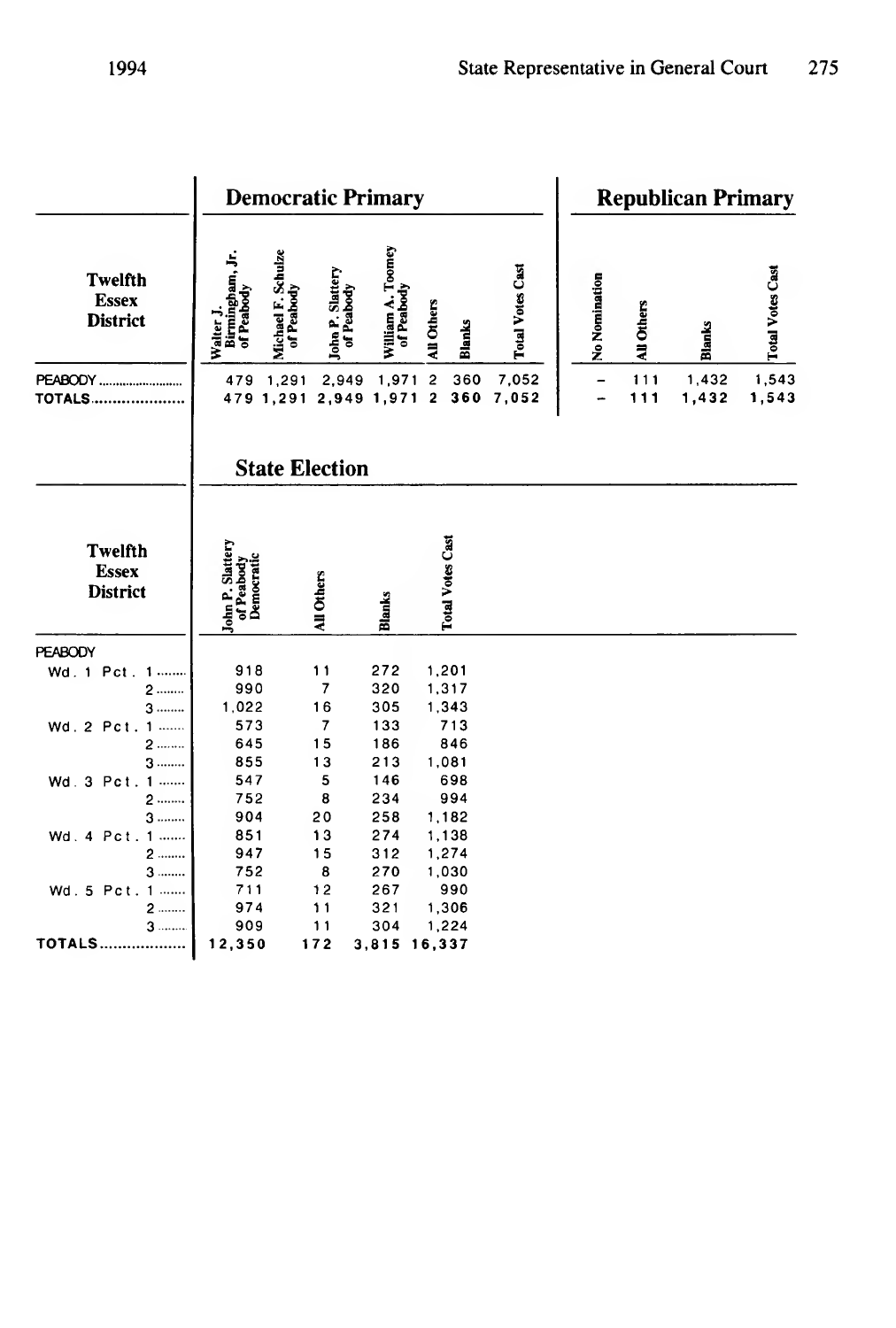|                                                      |                                          |                                               | <b>Democratic Primary</b>                         |                     |               |                                 |                                           | <b>Republican Primary</b> |                         |  |
|------------------------------------------------------|------------------------------------------|-----------------------------------------------|---------------------------------------------------|---------------------|---------------|---------------------------------|-------------------------------------------|---------------------------|-------------------------|--|
| <b>Thirteenth</b><br><b>Essex</b><br><b>District</b> | Sally Kerans<br>of Danvers               | All Others                                    | <b>Total Votes Cast</b><br><b>Blanks</b>          |                     |               | Ted G. Maravelias<br>of Danvers | All Others                                | <b>Blanks</b>             | <b>Total Votes Cast</b> |  |
| Danvers                                              | 1,821                                    | $\overline{a}$                                | 2,279<br>458                                      |                     |               | 971                             | $\overline{\phantom{a}}$                  | 609                       | 1,580                   |  |
| PEABODY                                              | 740                                      | 6                                             | 953<br>207                                        |                     |               | 236                             | 2                                         | 137                       | 375                     |  |
| Topsfield                                            | 225                                      | $\qquad \qquad -$                             | 308<br>83                                         |                     |               | 394                             | $\overline{a}$<br>$\overline{\mathbf{2}}$ | 164<br>910                | 558                     |  |
| <b>TOTALS</b>                                        | 2,786                                    | 6                                             | 3,540<br>748                                      |                     |               | 1,601                           |                                           |                           | 2,513                   |  |
|                                                      |                                          | <b>State Election</b>                         |                                                   |                     |               |                                 |                                           |                           |                         |  |
| <b>Thirteenth</b><br><b>Essex</b><br><b>District</b> | of Danvers<br>Democratic<br>Sally Kerans | Ted G. Maravellas<br>of Danvers<br>Republican | <b>Thomas Bachini</b><br>of Danvers<br>Unenrolled | All Others          | <b>Blanks</b> | <b>Total Votes Cast</b>         |                                           |                           |                         |  |
| Danvers                                              |                                          |                                               |                                                   |                     |               |                                 |                                           |                           |                         |  |
| Pct. 1                                               | 702                                      | 283                                           | 105                                               |                     | 55            | 1.144                           |                                           |                           |                         |  |
| 2                                                    | 983                                      | 458                                           | 115                                               |                     | 49            | 1,605                           |                                           |                           |                         |  |
| 3                                                    | 688                                      | 358                                           | 126                                               | -                   | 49            | 1,232                           |                                           |                           |                         |  |
| 4                                                    | 750                                      | 359                                           | 113                                               | $\overline{a}$      | 41            | 1.263                           |                                           |                           |                         |  |
| 5                                                    | 835                                      | 408                                           | 127                                               | -                   | 101           | 1,471                           |                                           |                           |                         |  |
| 6                                                    | 806<br>751                               | 482<br>375                                    | 133<br>113                                        | $\overline{a}$<br>- | 77<br>41      | 1,498                           |                                           |                           |                         |  |
| $7$<br>8                                             | 738                                      | 354                                           | 113                                               | $\overline{a}$      | 47            | 1,280<br>1,252                  |                                           |                           |                         |  |
| <b>PEABODY</b>                                       |                                          |                                               |                                                   |                     |               |                                 |                                           |                           |                         |  |
| Wd. 6 Pct. 1                                         | 728                                      | 355                                           | 27                                                | 2                   | 67            | 1,179                           |                                           |                           |                         |  |
| 2                                                    | 738                                      | 340                                           | 36                                                | $\overline{a}$      | 69            | 1,183                           |                                           |                           |                         |  |
| $3$                                                  | 755                                      | 386                                           | 21                                                | -                   | 85            | 1,247                           |                                           |                           |                         |  |
|                                                      | 1,295                                    | 1,253                                         | 117                                               | -                   | 220           | 2,885                           |                                           |                           |                         |  |
| <b>TOTALS</b>                                        | 9,769                                    | 5,411                                         | 1,146                                             | 2                   |               | 901 17,239                      |                                           |                           |                         |  |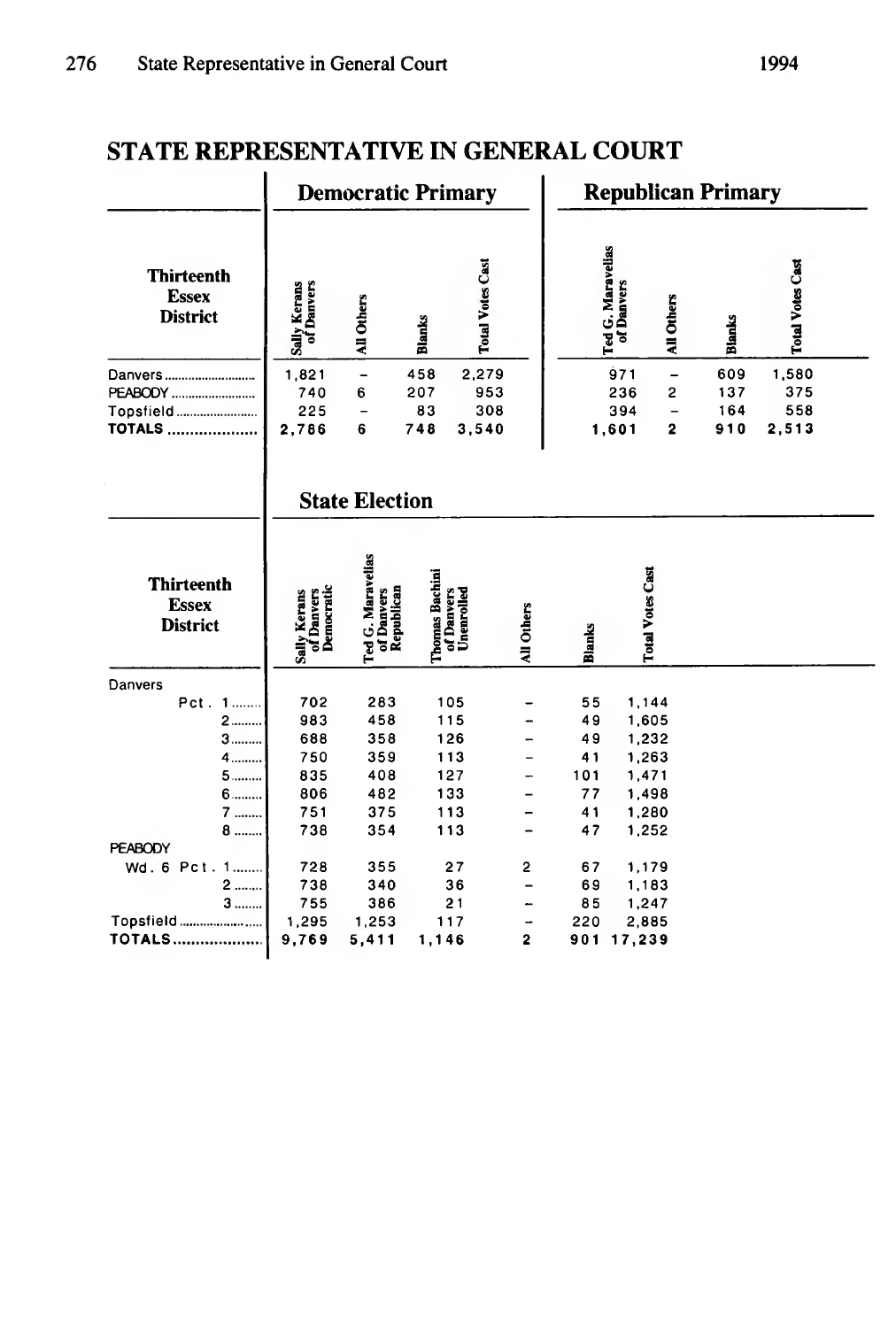|                                               |                                                           | <b>Democratic Primary</b>                         |               |                         |        | <b>Republican Primary</b>                   |                          |               |                         |  |  |  |
|-----------------------------------------------|-----------------------------------------------------------|---------------------------------------------------|---------------|-------------------------|--------|---------------------------------------------|--------------------------|---------------|-------------------------|--|--|--|
| Fourteenth<br><b>Essex</b><br><b>District</b> | Joseph R. Quartarone<br>of Lawrence                       | All Others                                        | <b>Blanks</b> | <b>Total Votes Cast</b> |        | Cuomo<br>of North Andover<br>Donna Fournier | <b>All Others</b>        | <b>Blanks</b> | <b>Total Votes Cast</b> |  |  |  |
| LAWRENCE                                      | 1,384                                                     | L,                                                | 860           | 2.244                   |        | 406                                         | $\qquad \qquad -$        | 195           | 601                     |  |  |  |
| North Andover                                 | 1,029                                                     | $\overline{a}$                                    | 412           | 1,441                   |        | 781                                         | $\overline{\phantom{a}}$ | 187           | 968                     |  |  |  |
| <b>TOTALS</b>                                 | 2,413                                                     | $\overline{\phantom{0}}$                          | 1,272         | 3,685                   |        | 1,187                                       |                          | 382           | 1,569                   |  |  |  |
|                                               |                                                           | <b>State Election</b>                             |               |                         |        |                                             |                          |               |                         |  |  |  |
| Fourteenth<br><b>Essex</b><br><b>District</b> | Cuomo<br>of North Andover<br>Republican<br>Donna Fournier | Joseph R. Quartarone<br>of Lawrence<br>Democratic |               | All Others              | Blanks | <b>Total Votes Cast</b>                     |                          |               |                         |  |  |  |
| <b>LAWRENCE</b>                               |                                                           |                                                   |               |                         |        |                                             |                          |               |                         |  |  |  |
| Wd. 1 Pct. 1                                  | 322                                                       | 329                                               |               |                         | 53     | 704                                         |                          |               |                         |  |  |  |
| $3$                                           | 288                                                       | 354                                               |               |                         | 69     | 711                                         |                          |               |                         |  |  |  |
| $4$                                           | 184                                                       | 279                                               |               |                         | 30     | 493                                         |                          |               |                         |  |  |  |
| Wd. 5 Pct. 2                                  | 449                                                       | 591                                               |               |                         | 61     | 1,101                                       |                          |               |                         |  |  |  |
| $3$                                           | 279                                                       | 394                                               |               |                         | 54     | 727                                         |                          |               |                         |  |  |  |
| Wd. 6 Pct. 1                                  | 413                                                       | 458                                               |               |                         | 66     | 937                                         |                          |               |                         |  |  |  |
| 2                                             | 150                                                       | 188                                               |               |                         | 32     | 370                                         |                          |               |                         |  |  |  |
| 4<br>1.1.1.1.1                                | 225                                                       | 282                                               |               |                         | 35     | 542                                         |                          |               |                         |  |  |  |
| North Andover                                 |                                                           |                                                   |               |                         |        |                                             |                          |               |                         |  |  |  |
| Pct. 1                                        | 1,247                                                     | 588                                               |               |                         | 60     | 1,895                                       |                          |               |                         |  |  |  |
| 2                                             | 1,029                                                     | 550                                               |               |                         | 38     | 1,617                                       |                          |               |                         |  |  |  |
| 3                                             | 826                                                       | 536                                               |               |                         | 44     | 1,406                                       |                          |               |                         |  |  |  |
| 6………                                          | 1,507                                                     | 441                                               |               |                         | 89     | 2.037                                       |                          |               |                         |  |  |  |
| <b>TOTALS</b>                                 | 6,919                                                     | 4,990                                             |               |                         |        | 631 12,540                                  |                          |               |                         |  |  |  |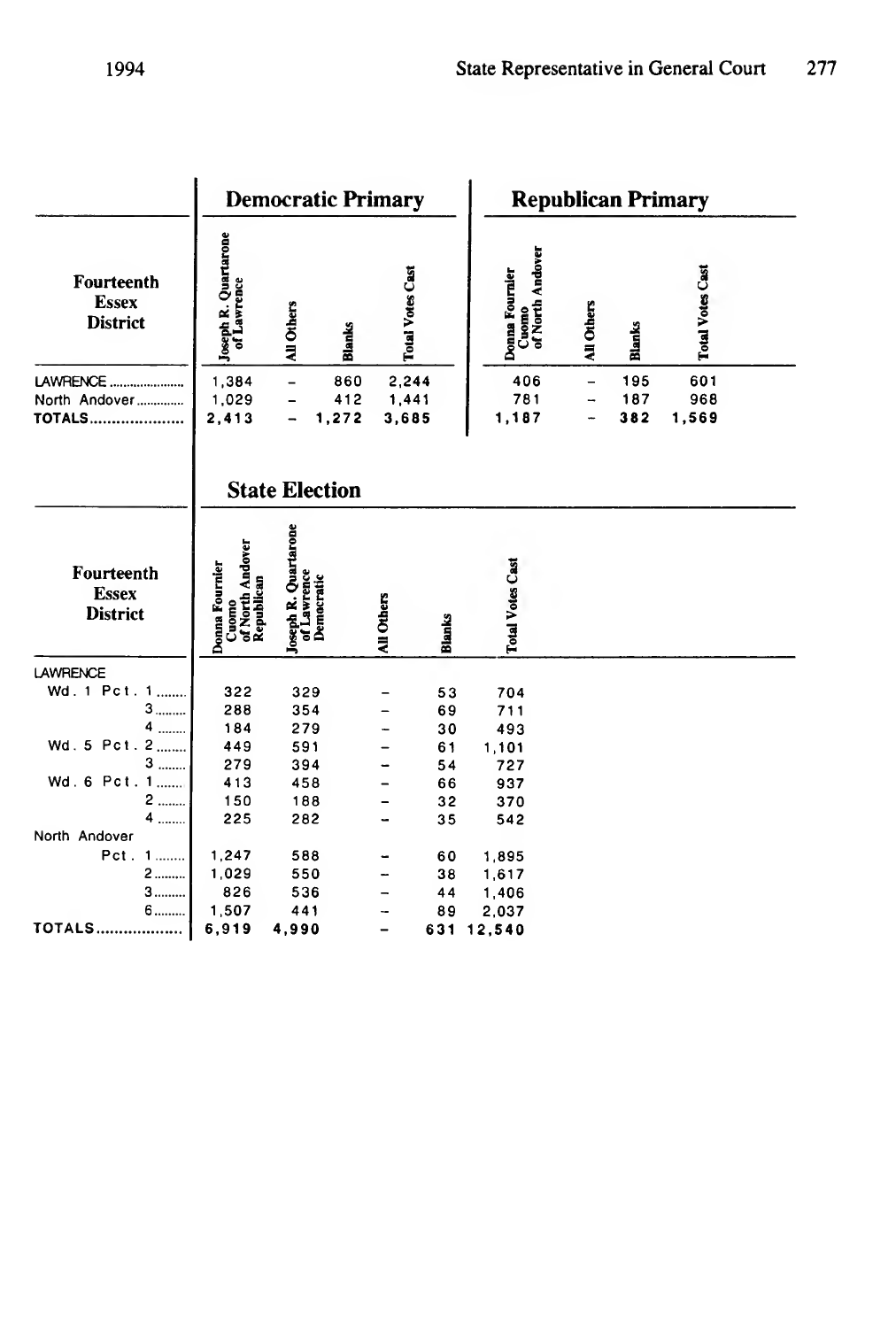|                                                     |                                               | <b>Democratic Primary</b> |                |                         |               |            |                | <b>Republican Primary</b> |  |
|-----------------------------------------------------|-----------------------------------------------|---------------------------|----------------|-------------------------|---------------|------------|----------------|---------------------------|--|
| <b>Fifteenth</b><br><b>Essex</b><br><b>District</b> | Arthur Broadhurst<br>of Methuen               | All Others                | <b>Blanks</b>  | <b>Total Votes Cast</b> | No Nomination | All Others | <b>Blanks</b>  | <b>Total Votes Cast</b>   |  |
| Methuen<br><b>TOTALS</b>                            | 4.334<br>4,334                                | ۰                         | 1.130<br>1,130 | 5,464<br>5,464          |               | ۰          | 1,727<br>1,727 | 1,727<br>1,727            |  |
|                                                     |                                               | <b>State Election</b>     |                |                         |               |            |                |                           |  |
| <b>Fifteenth</b><br><b>Essex</b><br><b>District</b> | Arthur Broadhurst<br>of Methuen<br>Democratic | All Others                | <b>Blanks</b>  | <b>Total Votes Cast</b> |               |            |                |                           |  |
| <b>METHUEN</b>                                      |                                               |                           |                |                         |               |            |                |                           |  |
| Pct. 1                                              | 1,012                                         |                           | 382            | 1.394                   |               |            |                |                           |  |
| $3$                                                 | 1,003                                         |                           | 373            | 1,376                   |               |            |                |                           |  |
| 4                                                   | 946                                           |                           | 297            | 1,243                   |               |            |                |                           |  |
| $5$<br>$6$                                          | 883<br>1,015                                  | 1                         | 276<br>264     | 1,159<br>1,280          |               |            |                |                           |  |
| 7                                                   | 1,109                                         |                           | 413            | 1,522                   |               |            |                |                           |  |
| $8$                                                 | 1,119                                         | -                         | 336            | 1,455                   |               |            |                |                           |  |
| $9$                                                 | 1,071                                         | -                         | 355            | 1,426                   |               |            |                |                           |  |
| $10$                                                | 970                                           | $\blacksquare$            | 335            | 1,305                   |               |            |                |                           |  |
| $11$                                                | 1,159                                         | $\blacksquare$            | 362            | 1,521                   |               |            |                |                           |  |
| $12$                                                | 1,101                                         | 1                         | 347            | 1,449                   |               |            |                |                           |  |
| TOTALS                                              | 11,388                                        | $\overline{\mathbf{2}}$   |                | 3,740 15,130            |               |            |                |                           |  |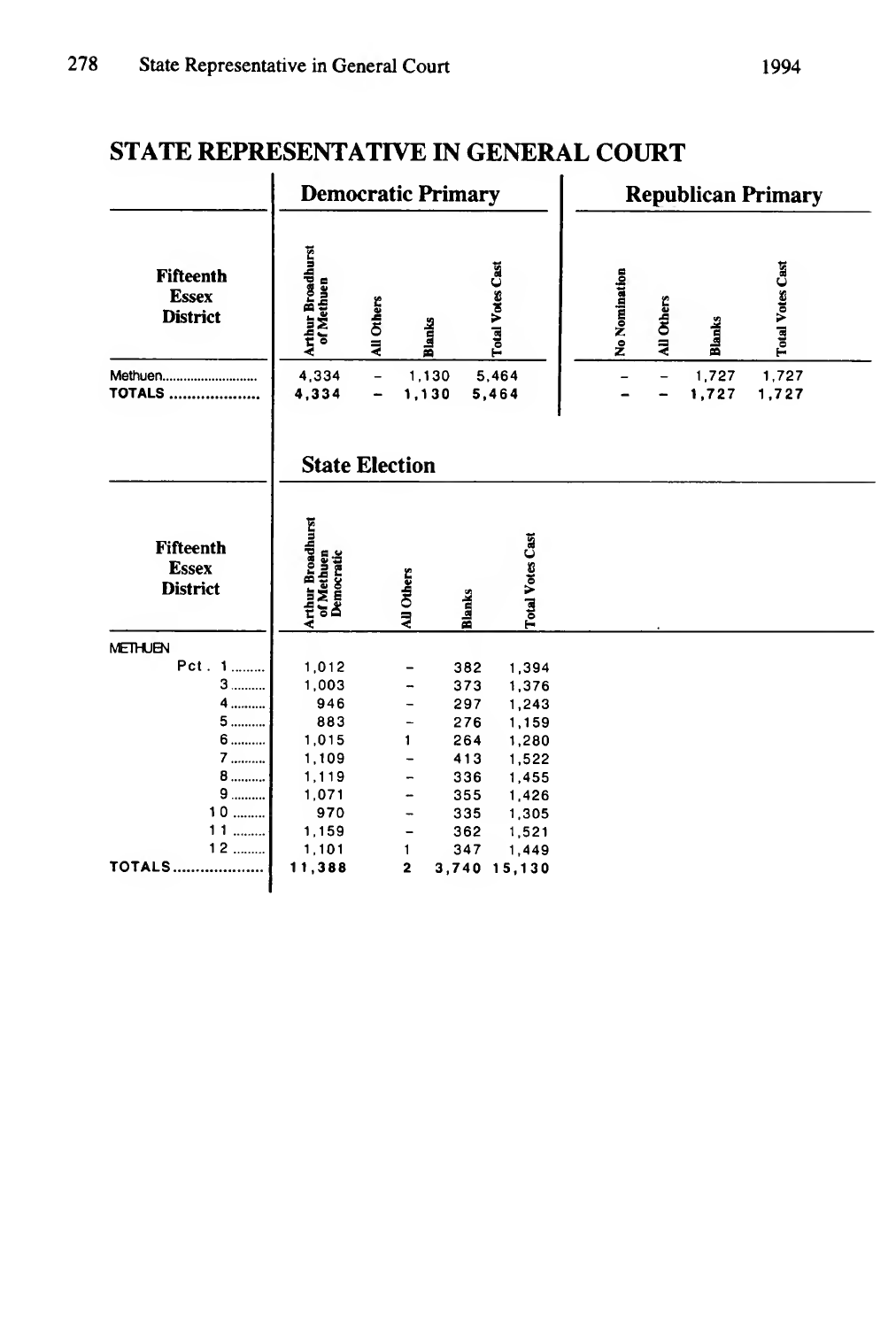|                                                     |                                                  |                          |               | <b>Democratic Primary</b> | <b>Republican Primary</b> |               |            |               |                         |  |
|-----------------------------------------------------|--------------------------------------------------|--------------------------|---------------|---------------------------|---------------------------|---------------|------------|---------------|-------------------------|--|
| <b>Sixteenth</b><br><b>Essex</b><br><b>District</b> | M. Paul Iannuccillo<br>of Lawrence               | All Others               | <b>Blanks</b> | <b>Total Votes Cast</b>   |                           | No Nomination | All Others | <b>Blanks</b> | <b>Total Votes Cast</b> |  |
| LAWRENCE                                            | 1,198                                            | $\overline{\phantom{0}}$ | 564           | 1,762                     |                           | L,            | ÷          | 335           | 335                     |  |
| Methuen                                             | 109                                              | ÷                        | 29            | 138                       |                           |               | -          | 1,727         | 1,727                   |  |
| <b>TOTALS</b>                                       | 1,307                                            | ۰                        | 593           | 1,900                     |                           |               | -          | 2,062         | 2,062                   |  |
|                                                     |                                                  | <b>State Election</b>    |               |                           |                           |               |            |               |                         |  |
|                                                     |                                                  |                          |               |                           |                           |               |            |               |                         |  |
| <b>Sixteenth</b><br><b>Essex</b><br><b>District</b> | M. Paul lannuccillo<br>of Lawrence<br>Democratic | All Others               | <b>Blanks</b> | <b>Total Votes Cast</b>   |                           |               |            |               |                         |  |
| LAWRENCE                                            |                                                  |                          |               |                           |                           |               |            |               |                         |  |
| Wd. 1 Pct. 2                                        | 108                                              | $\ddot{\phantom{1}}$     | 63            | 171                       |                           |               |            |               |                         |  |
| Wd. 2 Pct.<br>$1$                                   | 557                                              | 1                        | 112           | 670                       |                           |               |            |               |                         |  |
| 2                                                   | 178                                              | 1                        | 67            | 246                       |                           |               |            |               |                         |  |
| $3$                                                 | 295                                              |                          | 63            | 358                       |                           |               |            |               |                         |  |
| $4$                                                 | 316                                              | 2                        | 79            | 397                       |                           |               |            |               |                         |  |
| Wd. 3 Pct. 1                                        | 91                                               | 2                        | 48            | 141                       |                           |               |            |               |                         |  |
| $2$                                                 | 112                                              | 4                        | 37            | 153                       |                           |               |            |               |                         |  |
| $3$                                                 | 173                                              |                          | 62            | 235                       |                           |               |            |               |                         |  |
| $4$                                                 | 187                                              | -                        | 65            | 252                       |                           |               |            |               |                         |  |
| Wd. 4 Pct.<br>3                                     | 196                                              | -                        | 92            | 288                       |                           |               |            |               |                         |  |
| 4………                                                | 193                                              | -                        | 86            | 279                       |                           |               |            |               |                         |  |
| Wd. 6 Pct. 3<br>Methuen                             | 267                                              | 3                        | 88            | 358                       |                           |               |            |               |                         |  |
| Pct. 2                                              | 230                                              |                          | 129           | 359                       |                           |               |            |               |                         |  |
| <b>TOTALS</b>                                       | 2,903                                            | 13                       | 991           | 3,907                     |                           |               |            |               |                         |  |
|                                                     |                                                  |                          |               |                           |                           |               |            |               |                         |  |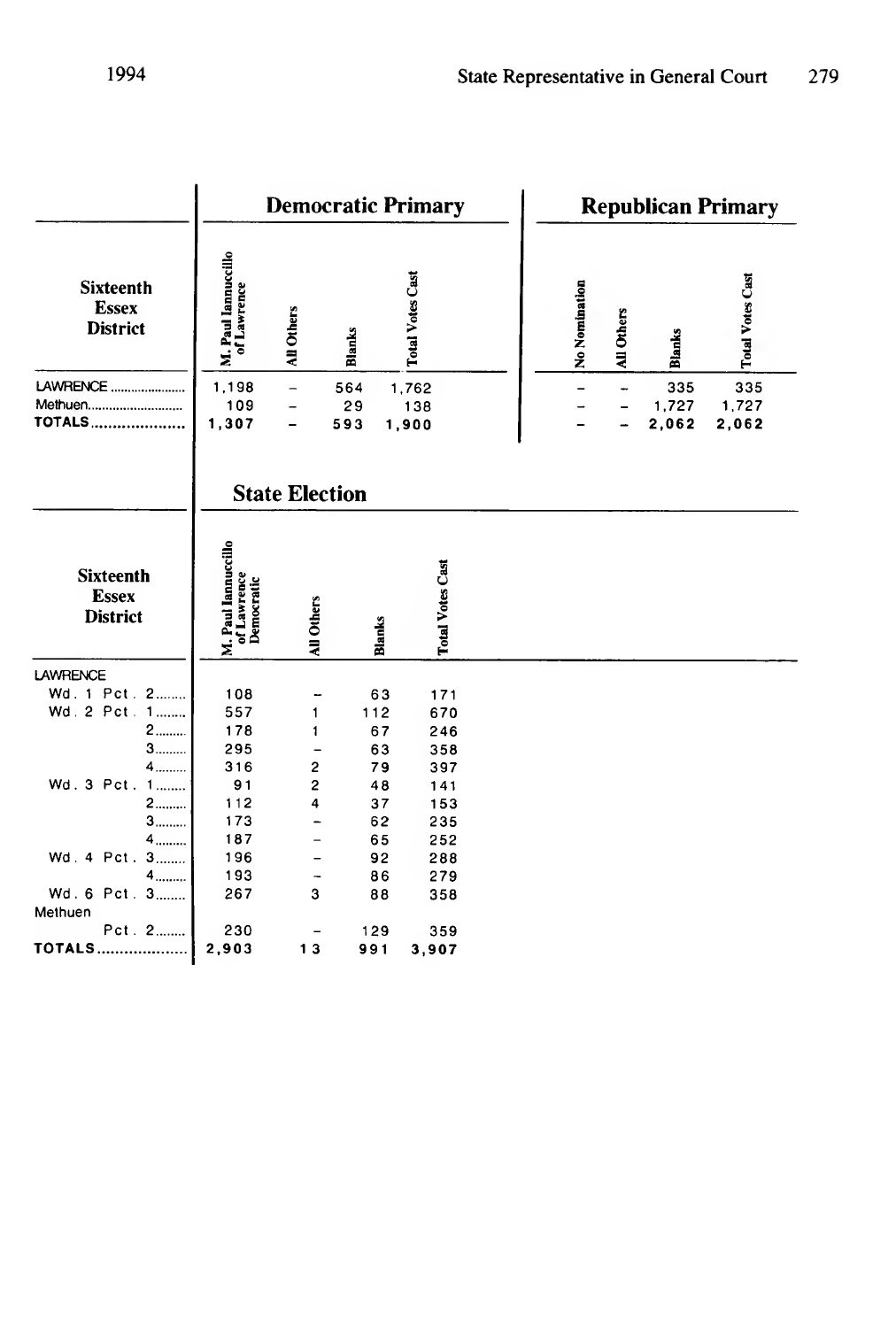|                                                                          | <b>Democratic Primary</b>                                   |                                    |                                               |                                                             | <b>Republican Primary</b>         |                                                 |                  |                         |  |
|--------------------------------------------------------------------------|-------------------------------------------------------------|------------------------------------|-----------------------------------------------|-------------------------------------------------------------|-----------------------------------|-------------------------------------------------|------------------|-------------------------|--|
| Seventeenth<br><b>Essex</b><br><b>District</b>                           | No Nomination<br>All Others                                 | <b>Blanks</b>                      | <b>Total Votes Cast</b>                       |                                                             | <b>Gary M. Coon</b><br>of Andover | All Others                                      | <b>Blanks</b>    | <b>Total Votes Cast</b> |  |
| Andover<br>LAWRENCE<br><b>TOTALS</b>                                     | 3<br>J.<br>٠<br>3                                           | 1,899<br>1,345<br>3,244            | 1,902<br>1,345<br>3,247                       |                                                             | 1,646<br>230<br>1,876             | $\overline{\phantom{0}}$<br>۰<br>$\overline{a}$ | 288<br>73<br>361 | 1,934<br>303<br>2,237   |  |
|                                                                          |                                                             | <b>State Election</b>              |                                               |                                                             |                                   |                                                 |                  |                         |  |
| Seventeenth<br><b>Essex</b><br><b>District</b>                           | Gary M. Coon<br>of Andover<br>Republican                    | All Others                         | <b>Blanks</b>                                 | <b>Total Votes Cast</b>                                     |                                   |                                                 |                  |                         |  |
| Andover<br>Pct. 1<br>2<br>$3$<br>4<br>$6$<br>$7$<br>8<br><b>LAWRENCE</b> | 1,206<br>1,361<br>1,247<br>1,381<br>1,450<br>1.324<br>1.499 | -<br>-<br>-<br>-<br>$\overline{a}$ | 437<br>375<br>391<br>367<br>337<br>341<br>355 | 1,643<br>1,736<br>1,638<br>1,748<br>1,787<br>1,665<br>1.854 |                                   |                                                 |                  |                         |  |
| Wd. 4 Pct.<br>$1$<br>2<br>Wd. 5 Pct. 1<br>4<br><b>TOTALS</b>             | 335<br>538<br>570<br>378<br>11,289                          | -<br>-<br>$\overline{\phantom{0}}$ | 192<br>323<br>333<br>213                      | 527<br>861<br>903<br>591<br>3,664 14,953                    |                                   |                                                 |                  |                         |  |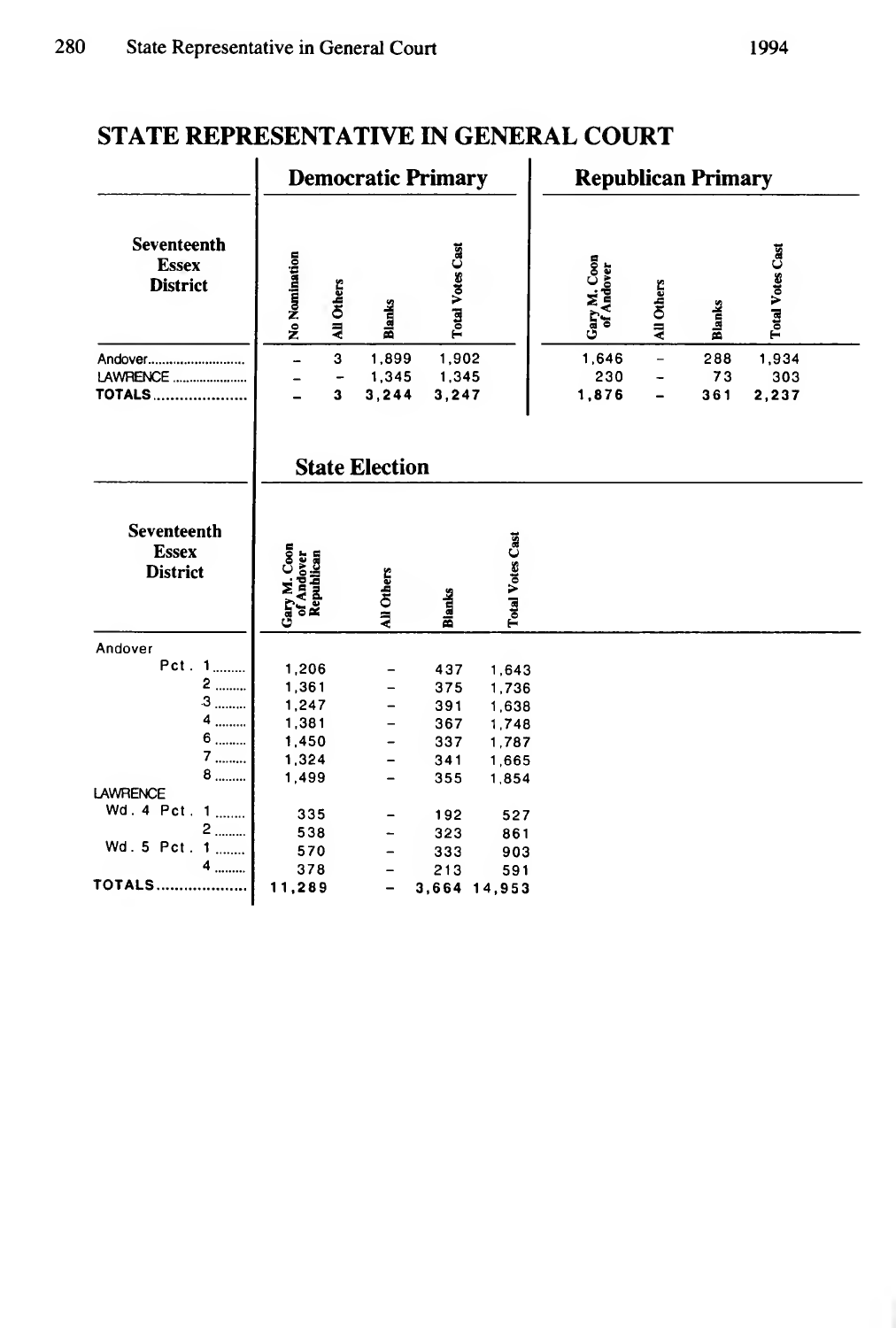|                                             |                                               |                          | <b>Democratic Primary</b> |                         |                |                | <b>Republican Primary</b> |                         |  |
|---------------------------------------------|-----------------------------------------------|--------------------------|---------------------------|-------------------------|----------------|----------------|---------------------------|-------------------------|--|
| <b>First</b><br>Franklin<br><b>District</b> | Stephen Kulik<br>of Worthington               | All Others               | <b>Blanks</b>             | <b>Total Votes Cast</b> | No Nomination  | All Others     | <b>Blanks</b>             | <b>Total Votes Cast</b> |  |
|                                             | 198                                           | $\overline{a}$           | 76                        | 274                     | $\overline{a}$ | $\overline{a}$ | 331                       | 331                     |  |
| Chesterfield                                | 29                                            | $\overline{a}$           | з                         | 32                      | -              | -              | 52                        | 52                      |  |
| Conway                                      | 97                                            | -                        | 13                        | 110                     | $\overline{a}$ | $\overline{a}$ | 55                        | 55                      |  |
| Deerfield<br>Leverett                       | 271<br>88                                     | $\overline{\phantom{a}}$ | 69<br>46                  | 340<br>134              | -<br>ä,        | -<br>à.        | 148                       | 148                     |  |
|                                             |                                               |                          |                           |                         |                |                | 38                        | 38                      |  |
| Montague                                    | 519                                           | 1                        | 124                       | 644                     |                | 1              | 209                       | 210                     |  |
| New Salem                                   | 31                                            | -                        | 5                         | 36                      | L.             | 1              | 48                        | 49                      |  |
| Sunderland                                  | 80                                            | L                        | 16                        | 96                      | $\overline{a}$ | з              | 56                        | 59                      |  |
| Wendell                                     | 31                                            | L.                       | 16                        | 47                      | -              | ÷              | 17                        | 17                      |  |
| <b>Whately</b>                              | 67                                            | ۰                        | 11                        | 78                      | $\overline{a}$ |                | 71                        | 71                      |  |
| Williamsburg                                | 218                                           |                          | 52                        | 270                     |                |                | 150                       | 150                     |  |
| Worthington                                 | 66                                            |                          | 9                         | 75                      |                | 1              | 73                        | 74                      |  |
| <b>TOTALS</b>                               | 1,695                                         | 1                        | 440                       | 2,136                   |                | 6              | 1,248                     | 1,254                   |  |
|                                             |                                               |                          |                           |                         |                |                |                           |                         |  |
|                                             |                                               |                          | <b>State Election</b>     |                         |                |                |                           |                         |  |
| First<br><b>Franklin</b><br><b>District</b> | Stephen Kulik<br>of Worthington<br>Democratic | All Others               | <b>Blanks</b>             | <b>Total Votes Cast</b> |                |                |                           |                         |  |
| Athol                                       |                                               |                          |                           |                         |                |                |                           |                         |  |
| Pct. 1                                      | 416                                           | -                        | 209                       | 625                     |                |                |                           |                         |  |
| 2                                           | 320                                           | ÷,                       | 134                       | 454                     |                |                |                           |                         |  |
| 3<br>4                                      | 422                                           | -                        | 202                       | €24                     |                |                |                           |                         |  |
| 5                                           | 438<br>437                                    | -<br>$\overline{a}$      | 172<br>205                | 610<br>642              |                |                |                           |                         |  |
| 6                                           | 322                                           | $\overline{a}$           | 117                       | 439                     |                |                |                           |                         |  |
| Chesterfield                                |                                               |                          |                           |                         |                |                |                           |                         |  |
| Pct. 1                                      | 333                                           | ۳                        | 112                       | 445                     |                |                |                           |                         |  |
| Conway                                      | 639                                           | 2                        | 143                       | 784                     |                |                |                           |                         |  |
| Deerfield                                   | 1,724                                         | $\sim$                   | 425                       | 2,149                   |                |                |                           |                         |  |
| Leverett<br>Montague                        | 684                                           |                          | 190                       | 874                     |                |                |                           |                         |  |
| Pct. 1                                      | 519                                           | 2                        | 148                       | 669                     |                |                |                           |                         |  |
| 2                                           | 398                                           | -                        | 97                        | 495                     |                |                |                           |                         |  |
| 3                                           | 532                                           | ٠                        | 91                        | 623                     |                |                |                           |                         |  |
| 4                                           | 426                                           | $\mathbf{1}$             | 99                        | 526                     |                |                |                           |                         |  |
| 5                                           | 228                                           | ÷                        | 51                        | 279                     |                |                |                           |                         |  |
| 6                                           | 428                                           | 1                        | 86                        | 515                     |                |                |                           |                         |  |
| New Salem                                   | 279                                           | з                        | 97                        | 379                     |                |                |                           |                         |  |
| Sunderland                                  |                                               |                          |                           |                         |                |                |                           |                         |  |
| Pct. 1<br>Wendell                           | 867<br>247                                    | 9                        | 276                       | 1,152                   |                |                |                           |                         |  |
| Whatley                                     | 631                                           | $\overline{a}$<br>-      | 100<br>198                | 347<br>829              |                |                |                           |                         |  |
| Williamsburg                                | 904                                           | $\overline{a}$           | 216                       | 1,120                   |                |                |                           |                         |  |
| Worthington                                 | 428                                           | 2                        | 102                       | 532                     |                |                |                           |                         |  |
| TOTALS                                      | 11,622                                        | 20                       |                           | 3,470 15,112            |                |                |                           |                         |  |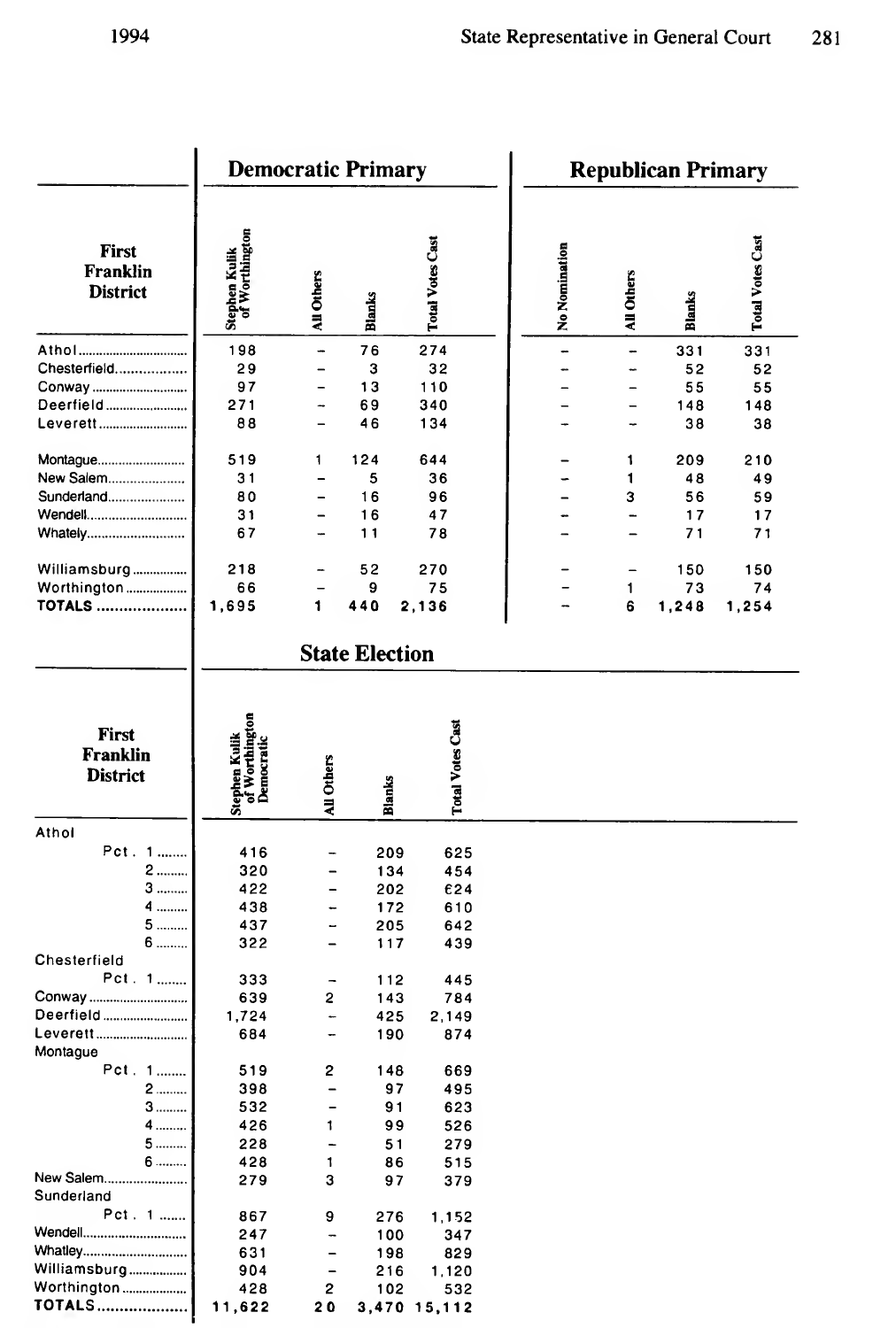|                                              |                                               | <b>Democratic Primary</b>        |               |                         |                |                                  | <b>Republican Primary</b> |                         |  |
|----------------------------------------------|-----------------------------------------------|----------------------------------|---------------|-------------------------|----------------|----------------------------------|---------------------------|-------------------------|--|
| <b>Second</b><br>Franklin<br><b>District</b> | Carmen H. Buell<br>of Greenfield              | All Others                       | <b>Blanks</b> | <b>Total Votes Cast</b> | No Nomination  | All Others                       | <b>Blanks</b>             | <b>Total Votes Cast</b> |  |
| Bernardston                                  | 64<br>56                                      | $\overline{a}$<br>$\overline{a}$ | 10<br>16      | 74<br>72                | L              | $\overline{a}$<br>$\overline{a}$ | 98<br>62                  | 98<br>62                |  |
| Erving                                       | 47                                            | -                                | 25            | 72                      |                | -                                | 32                        | 32                      |  |
|                                              | 56                                            |                                  | 17            | 73                      | ÷              | ٠                                | 33                        | 33                      |  |
| Greenfield                                   | 852                                           |                                  | 575           | 1,427                   |                | $\overline{a}$                   | 653                       | 653                     |  |
| Heath                                        | 40                                            | ۰                                | 7             | 47                      |                | ۰                                | 36                        | 36                      |  |
| Leyden                                       | 31                                            |                                  | 7             | 38                      | $\overline{a}$ | $\overline{a}$                   | 32                        | 32                      |  |
| Northfield                                   | 81<br>132                                     | ÷<br>۰                           | 22<br>25      | 103<br>157              |                | 1<br>۰                           | 123<br>206                | 124<br>206              |  |
| Orange<br>Royalston                          | 27                                            | $\overline{\phantom{a}}$         | 6             | 33                      |                |                                  | 60                        | 60                      |  |
|                                              |                                               |                                  |               |                         |                |                                  |                           |                         |  |
| Warwick                                      | 27                                            |                                  | 3             | 30                      |                |                                  | 30                        | 30                      |  |
| <b>TOTALS</b>                                | 1,413                                         |                                  | 713           | 2,126                   |                | 1                                | 1,365                     | 1,366                   |  |
|                                              |                                               | <b>State Election</b>            |               |                         |                |                                  |                           |                         |  |
| Second<br>Franklin<br><b>District</b>        | Carmen H. Buel<br>of Greenfield<br>Democratic | <b>All Others</b>                | <b>Blanks</b> | <b>Total Votes Cast</b> |                |                                  |                           |                         |  |
| Bernardston                                  | 642                                           | 1                                | 119           | 842                     |                |                                  |                           |                         |  |
| Colrain                                      | 461                                           | ۰                                | 173           | 634                     |                |                                  |                           |                         |  |
| Erving                                       |                                               |                                  |               |                         |                |                                  |                           |                         |  |
| Pct. 1                                       | 214                                           | 3                                | 70            | 288                     |                |                                  |                           |                         |  |
| 2                                            | 239                                           | 1                                | 49            | 288                     |                |                                  |                           |                         |  |
| Greenfield                                   | 476                                           |                                  | 131           | 607                     |                |                                  |                           |                         |  |
| Pct. 1                                       | 525                                           | 1                                | 204           | 729                     |                |                                  |                           |                         |  |
| 2                                            | 717                                           | ۰                                | 325           | 1.042                   |                |                                  |                           |                         |  |
| $3$                                          | 504                                           | L,                               | 207           | 711                     |                |                                  |                           |                         |  |
| 4                                            | 593                                           | ÷                                | 241           | 834                     |                |                                  |                           |                         |  |
| 5                                            | 531                                           | 1                                | 233           | 764                     |                |                                  |                           |                         |  |
| 6<br>$7$                                     | 455<br>445                                    | $\overline{a}$<br>L,             | 164           | 619<br>637              |                |                                  |                           |                         |  |
| 8                                            | 373                                           | 1                                | 192<br>177    | 553                     |                |                                  |                           |                         |  |
| 9                                            | 462                                           | -                                | 208           | 670                     |                |                                  |                           |                         |  |
|                                              | 200                                           | 1                                | 80            | 281                     |                |                                  |                           |                         |  |
| Leyden                                       | 235                                           | ۰                                | 81            | 316                     |                |                                  |                           |                         |  |
| Northfield<br>Orange                         | 975                                           | 3                                | 324           | 1,302                   |                |                                  |                           |                         |  |
| Pct.1 ………                                    | 937                                           |                                  | 204           | 1,141                   |                |                                  |                           |                         |  |
| 2                                            | 1.031                                         | ۰                                | 235           | 1,266                   |                |                                  |                           |                         |  |
| Royalston                                    |                                               |                                  |               |                         |                |                                  |                           |                         |  |
| Pct. 1                                       | 192                                           | 1                                | 83            | 276                     |                |                                  |                           |                         |  |
| 2<br>Warwick                                 | 88                                            | L.                               | 43            | 131<br>298              |                |                                  |                           |                         |  |
| <b>TOTALS</b>                                | 223<br>10,518                                 | 13                               | 75            | 3,618 14,229            |                |                                  |                           |                         |  |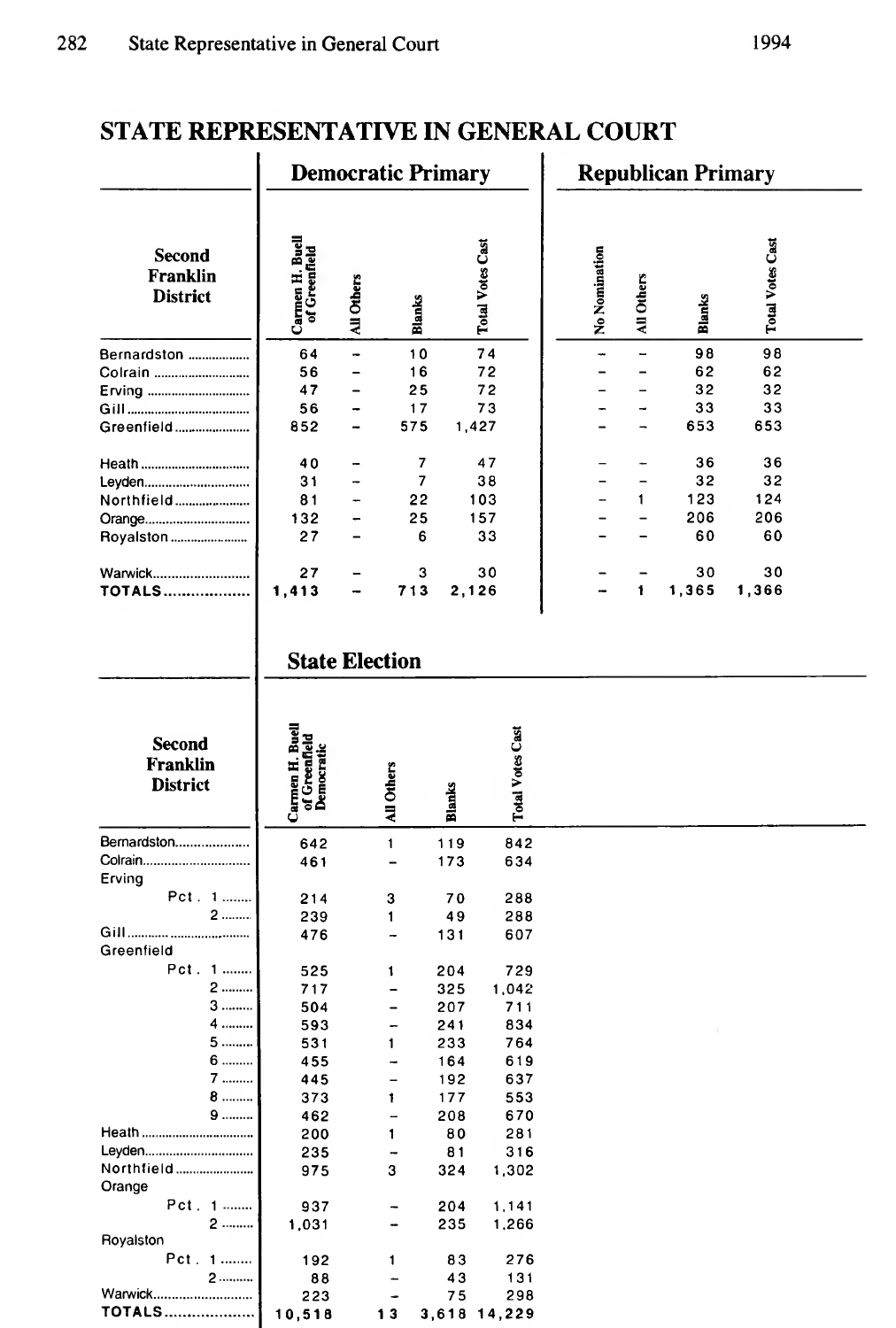|                                     |                                                 |                          | <b>Democratic Primary</b> |                         |  |                          |                | <b>Republican Primary</b> |                         |
|-------------------------------------|-------------------------------------------------|--------------------------|---------------------------|-------------------------|--|--------------------------|----------------|---------------------------|-------------------------|
| First<br>Hampden<br><b>District</b> | Patrick Landers, III<br>of Palmer               | All Others               | Blanks                    | <b>Total Votes Cast</b> |  | No Nomination            | All Others     | <b>Blanks</b>             | <b>Total Votes Cast</b> |
| Belchertown                         | 71                                              | $\overline{a}$           | 25                        | 96                      |  | ÷                        | $\overline{a}$ | 213                       | 213                     |
| Brimfield                           | 81                                              | -                        | 22                        | 103                     |  | $\overline{\phantom{0}}$ | ۰              | 108                       | 108                     |
| East Brookfield                     | 70                                              | -                        | 14                        | 84                      |  | -                        | ۰              | 65                        | 65                      |
|                                     | 68                                              | $\overline{a}$           | 22                        | 90                      |  |                          | 1              | 66                        | 67                      |
| Palmer                              | 464                                             |                          | 68                        | 532                     |  | -                        | ۰              | 248                       | 248                     |
| Sturbridge                          | 72                                              |                          | 45                        | 117                     |  |                          |                | 137                       | 137                     |
| Ware                                | 303                                             |                          | 61                        | 364                     |  |                          | 1              | 144                       | 145                     |
| <b>TOTALS</b>                       | 1,129                                           |                          | 257                       | 1,386                   |  |                          | 2              | 981                       | 983                     |
|                                     |                                                 | <b>State Election</b>    |                           |                         |  |                          |                |                           |                         |
| First<br>Hampden<br><b>District</b> | Patrick Landers, III<br>of Palmer<br>Democratic | All Others               | <b>Blanks</b>             | <b>Total Votes Cast</b> |  |                          |                |                           |                         |
| Belchertown                         |                                                 |                          |                           |                         |  |                          |                |                           |                         |
| Pct. B                              | 1,082                                           | $\overline{\phantom{0}}$ | 345                       | 1,427                   |  |                          |                |                           |                         |
| Brimfield                           | 949                                             | 3                        | 318                       | 1,270                   |  |                          |                |                           |                         |
| East Brookfield                     | 541                                             | $\overline{\phantom{0}}$ | 218                       | 759                     |  |                          |                |                           |                         |
| Holland<br>Palmer                   | 600                                             | -                        | 214                       | 816                     |  |                          |                |                           |                         |
| Pct. A                              | 906                                             |                          | 217                       | 1,123                   |  |                          |                |                           |                         |
| <b>B</b>                            | 973                                             | -                        | 226                       | 1,199                   |  |                          |                |                           |                         |
| C                                   | 957                                             | -                        | 177                       | 1,134                   |  |                          |                |                           |                         |
| <b>D</b>                            | 947                                             |                          | 187                       | 1,134                   |  |                          |                |                           |                         |
| Sturbridge<br>Pct. 2<br>Ware        | 1,085                                           | ÷.                       | 581                       | 1,666                   |  |                          |                |                           |                         |
| Pct. A                              | 955                                             |                          | 215                       | 1,170                   |  |                          |                |                           |                         |
| <b>B</b>                            | 1,022                                           | -                        | 217                       | 1,239                   |  |                          |                |                           |                         |
| C                                   | 1,011                                           |                          | 261                       | 1,272                   |  |                          |                |                           |                         |
| <b>TOTALS</b>                       | 11,028                                          | з                        |                           | 3,176 14,209            |  |                          |                |                           |                         |
|                                     |                                                 |                          |                           |                         |  |                          |                |                           |                         |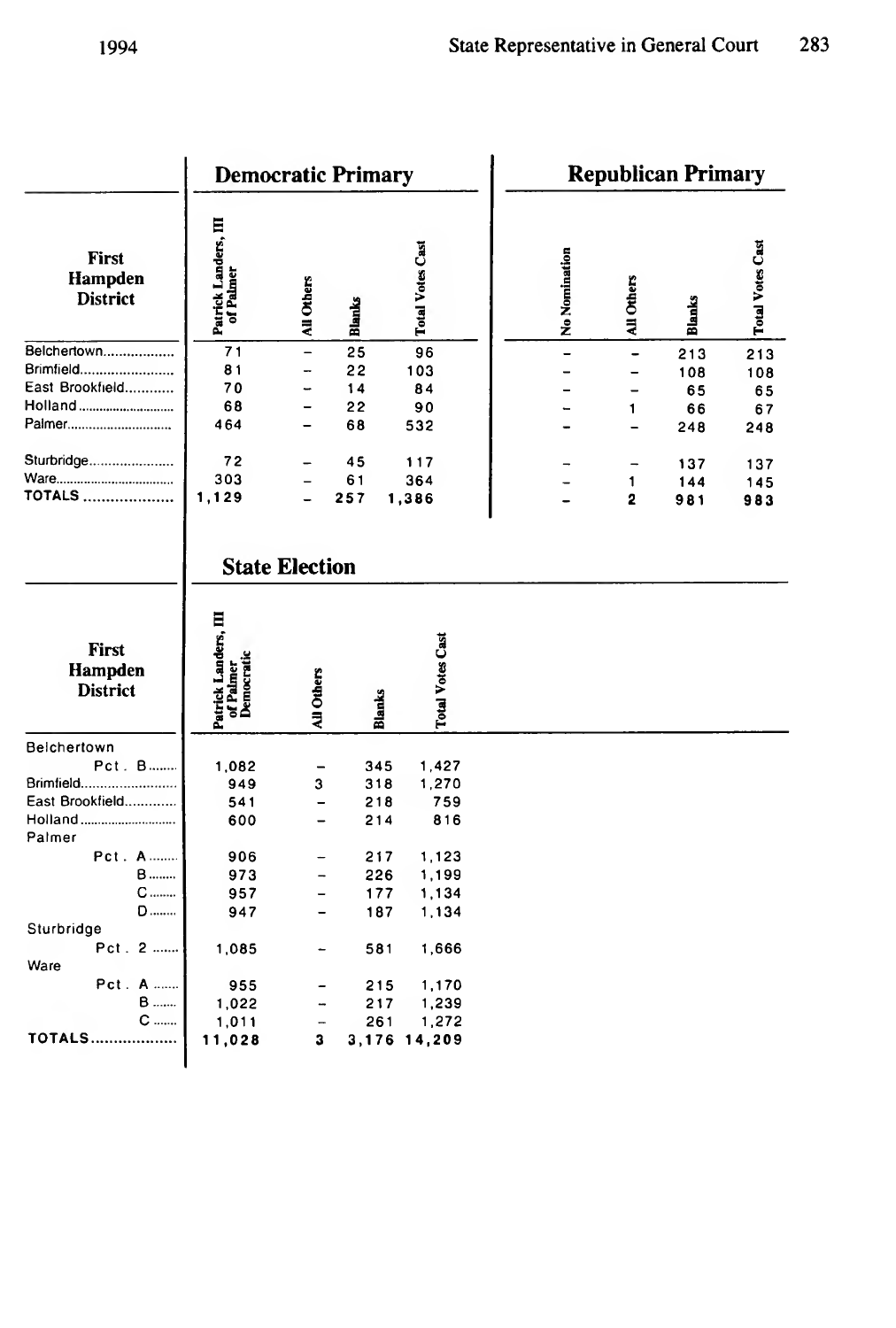|                                                                   |                                                 | <b>Democratic Primary</b>                       |                             |                         |                                 | <b>Republican Primary</b>        |                                   |                      |                             |                                |  |
|-------------------------------------------------------------------|-------------------------------------------------|-------------------------------------------------|-----------------------------|-------------------------|---------------------------------|----------------------------------|-----------------------------------|----------------------|-----------------------------|--------------------------------|--|
| <b>Second</b><br>Hampden<br><b>District</b>                       | John Connor<br>of East Longmeadow               | All Others                                      | <b>Blanks</b>               | <b>Total Votes Cast</b> |                                 |                                  | Mary S. Rogeness<br>of Longmeadow | All Others           | <b>Blanks</b>               | <b>Total Votes Cast</b>        |  |
| East Longmeadow<br>Hampden<br>Longmeadow<br>Monson<br>SPRINGFIELD | 295<br>151<br>511<br>290<br>101                 | 2<br>$\overline{\phantom{m}}$<br>2<br>-<br>۰    | 69<br>33<br>237<br>48<br>70 |                         | 366<br>184<br>750<br>338<br>171 |                                  | 289<br>212<br>811<br>151<br>48    | 1<br><br>5<br>-<br>- | 75<br>42<br>130<br>51<br>18 | 365<br>254<br>946<br>202<br>66 |  |
| Wales<br><b>TOTALS</b>                                            | 44<br>1,392                                     | 4                                               | 13<br>470                   | 1,866                   | 57                              | 1,551                            | 40                                | 6                    | 6<br>322                    | 46<br>1,879                    |  |
|                                                                   |                                                 | <b>State Election</b>                           |                             |                         |                                 |                                  |                                   |                      |                             |                                |  |
| Second<br>Hampden<br><b>District</b>                              | Mary S. Rogeness<br>of Longmeadow<br>Republican | John Connor<br>of East Longmeadow<br>Democratic |                             | All Others              | <b>Blanks</b>                   | <b>Total Votes Cast</b>          |                                   |                      |                             |                                |  |
| East Longmeadow<br>Pct. 2<br>3………<br>Hampden                      | 636<br>744<br>1,249                             | 821<br>718<br>834                               |                             | 1<br>1<br>1             | 59<br>50<br>72                  | 1,517<br>1,513<br>2,156          |                                   |                      |                             |                                |  |
| Longmeadow<br>Pct. A<br>B<br>c<br><b>D</b>                        | 1,049<br>867<br>928<br>1,043                    | 562<br>490<br>507<br>502                        |                             | -<br>-<br>1             | 31<br>19<br>40<br>29            | 1.642<br>1,376<br>1,475<br>1,575 |                                   |                      |                             |                                |  |
| E<br>Monson<br>Pct. 1<br>2<br>SPRINGFIELD                         | 1.047<br>655<br>714                             | 543<br>728<br>798                               |                             | -                       | 51<br>83<br>60                  | 1,641<br>1,466<br>1,572          |                                   |                      |                             |                                |  |
| Wd. 6 Pct. B<br>Wales<br>Pct. 1<br><b>TOTALS</b>                  | 364<br>306<br>9,602                             | 386<br>231<br>7,120                             |                             | 4                       | 109<br>36                       | 859<br>573<br>639 17,365         |                                   |                      |                             |                                |  |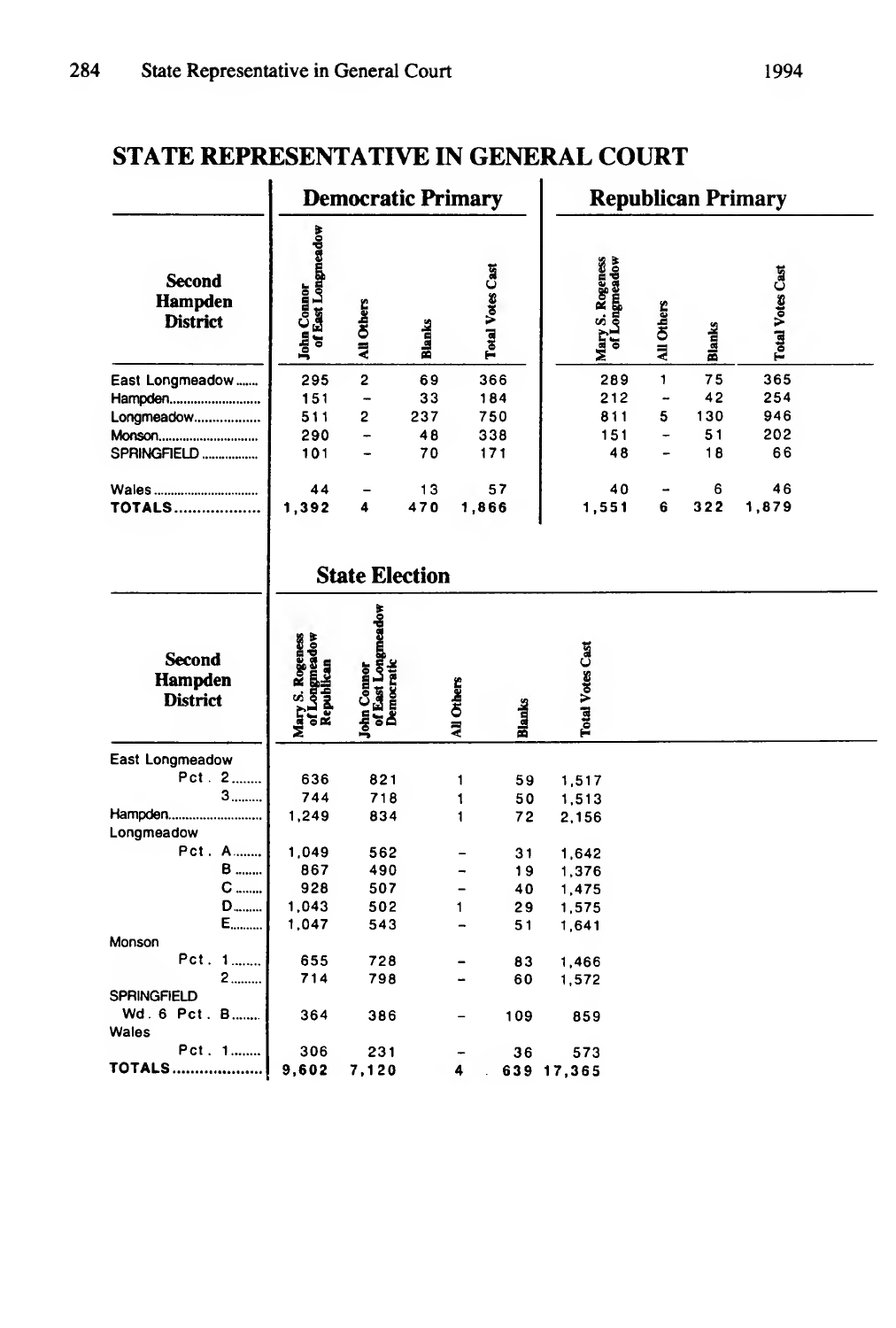|                                                                                       |                                                                    | <b>Democratic Primary</b>                                          |                                                             |                                                      |                                                               |                                                                                  |                              |                                    | <b>Republican Primary</b>   |                              |
|---------------------------------------------------------------------------------------|--------------------------------------------------------------------|--------------------------------------------------------------------|-------------------------------------------------------------|------------------------------------------------------|---------------------------------------------------------------|----------------------------------------------------------------------------------|------------------------------|------------------------------------|-----------------------------|------------------------------|
| <b>Third</b><br>Hampden<br><b>District</b>                                            | George Bitzas<br>of Agawam                                         | Daniel F. Keenan<br>of Blandford                                   | All Others                                                  | <b>Blanks</b>                                        |                                                               | <b>Total Votes Cast</b>                                                          | James D. Taylor<br>of Agawam | All Others                         | <b>Blanks</b>               | <b>Total Votes Cast</b>      |
| Agawam<br>Blandford<br>Granville<br>Russell<br>Southwick                              | 1,275<br>6<br>10<br>6<br>152                                       | 1,429<br>70<br>17<br>40<br>430                                     | ÷,<br>$\overline{\phantom{0}}$<br>1<br>$\ddot{\phantom{1}}$ | 80<br>2<br>1<br>13                                   |                                                               | 2,784<br>78<br>27<br>48<br>595                                                   | 669<br>55<br>45<br>42<br>232 | $\overline{a}$<br>-<br>÷<br>۰<br>1 | 214<br>30<br>29<br>17<br>78 | 883<br>85<br>74<br>59<br>311 |
| Tolland<br><b>TOTALS</b>                                                              | 5<br>1,454                                                         | 8<br>1,994                                                         | 1                                                           | 2<br>98                                              | 3,547                                                         | 15                                                                               | 18<br>1,061                  | ÷<br>1                             | 4<br>372                    | 22<br>1,434                  |
|                                                                                       |                                                                    | <b>State Election</b>                                              |                                                             |                                                      |                                                               |                                                                                  |                              |                                    |                             |                              |
| <b>Third</b><br>Hampden<br><b>District</b>                                            | Daniel F. Keenan<br>of Blandford<br>Democratic                     | James D. Taylor<br>of Agawam<br>Republican                         |                                                             | <b>All Others</b>                                    | <b>Blanks</b>                                                 | <b>Total Votes Cast</b>                                                          |                              |                                    |                             |                              |
| Agawam<br>Pct. 1<br>2<br>3<br>4<br>5<br>6<br>$7$<br>Blandford<br>Granville<br>Russell | 797<br>852<br>779<br>760<br>800<br>794<br>739<br>343<br>260<br>339 | 516<br>741<br>587<br>758<br>979<br>893<br>691<br>146<br>272<br>158 |                                                             | ÷<br>$\overline{\phantom{0}}$<br><br><br>-<br>1<br>1 | 116<br>92<br>112<br>108<br>126<br>150<br>76<br>16<br>35<br>33 | 1,429<br>1,685<br>1,478<br>1,626<br>1,905<br>1,837<br>1,506<br>505<br>568<br>531 |                              |                                    |                             |                              |
| Southwick<br>Pct. 1<br>2<br>Tolland<br><b>TOTALS</b>                                  | 927<br>822<br>73<br>8,285                                          | 545<br>507<br>70<br>6,863                                          |                                                             | 1<br>L.<br>3                                         | 79<br>60<br>6                                                 | 1,552<br>1,389<br>149<br>1,009 16,160                                            |                              |                                    |                             |                              |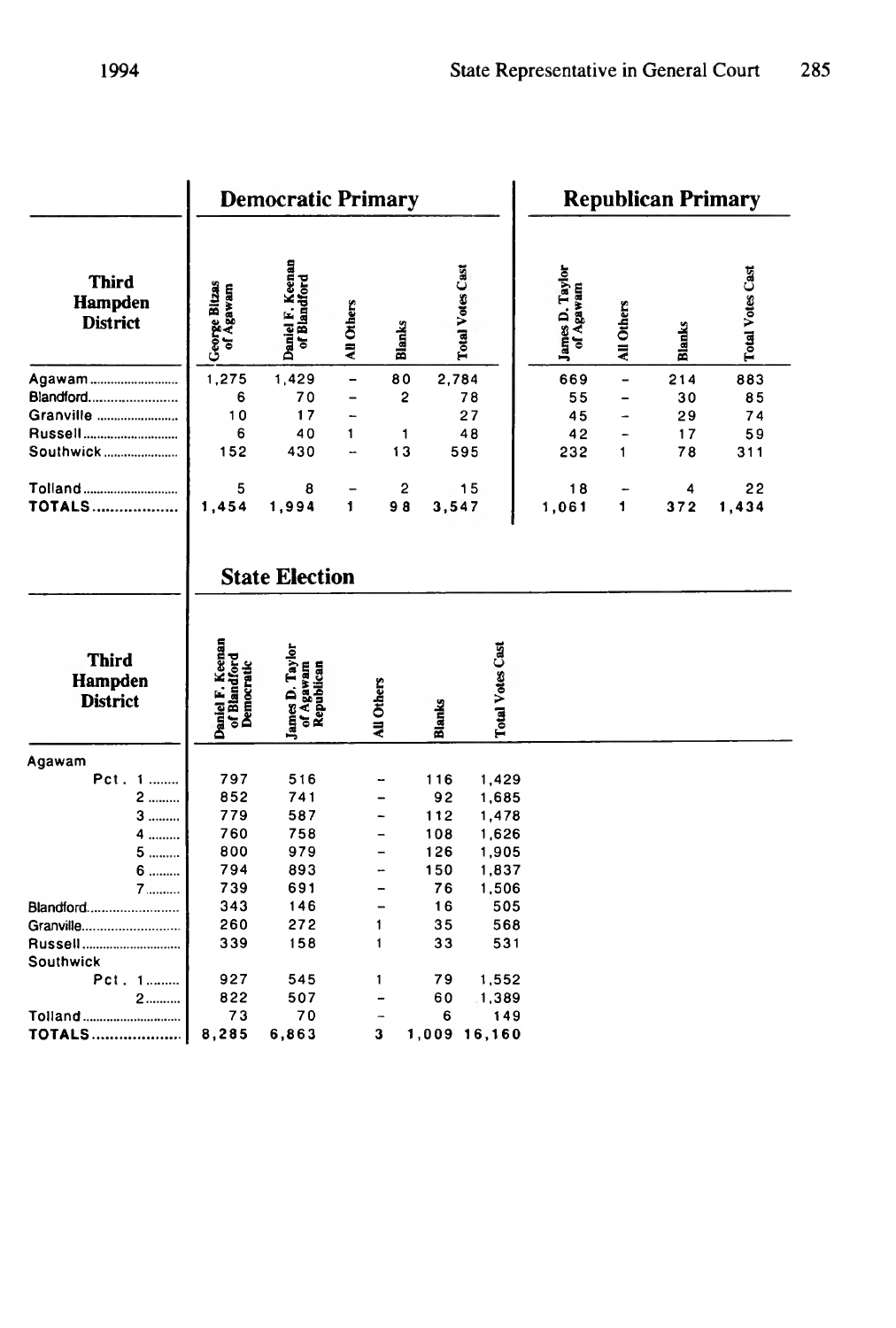| STATE REPRESENTATIVE IN GENERAL COURT |                           |             |               |               |                         |                                       |                           |                                      |            |               |                       |  |  |
|---------------------------------------|---------------------------|-------------|---------------|---------------|-------------------------|---------------------------------------|---------------------------|--------------------------------------|------------|---------------|-----------------------|--|--|
|                                       | <b>Democratic Primary</b> |             |               |               |                         |                                       | <b>Republican Primary</b> |                                      |            |               |                       |  |  |
| Fourth<br>Hampden<br><b>District</b>  |                           | theid       | <b>Others</b> | <b>Blanks</b> | <b>Total Votes Cast</b> | estfield<br>shman<br>Westfie<br>ahlon | Hahr<br>Westfie<br>유능     | Rhode<br>estfield<br>John J.<br>of W | All Others | <b>Blanks</b> | Votes<br><b>Total</b> |  |  |
| Montgomery                            | 21                        | 23          |               |               | 45                      | 19                                    | 50                        | 14                                   |            | 2             | 85                    |  |  |
| WESTFIELD                             | 1.381                     | 1.340       | 8             | 231           | 2.960                   | 590                                   | 1.071                     | 343                                  | 5          | 133           | 2.142                 |  |  |
| <b>TO TALS</b>                        |                           | 1,402 1,363 | 8             | 232           | 3.005                   | 609                                   | 1.121                     | 357                                  | 5          | 135           | 2,227                 |  |  |

#### S<sub>1</sub>

## **State Election**

| Fourth<br>Hampden<br><b>District</b> | Cele Hahn<br>of Westfield<br>Republican | 큏<br>ä<br>estfield<br>of Westfield<br>Democratic<br><b>Barbara</b> | All Others | <b>Blanks</b> | <b>Total Votes Cast</b> |  |
|--------------------------------------|-----------------------------------------|--------------------------------------------------------------------|------------|---------------|-------------------------|--|
| Montgomery                           | 246                                     | 87                                                                 |            | 23            | 356                     |  |
| <b>WESTFIELD</b>                     |                                         |                                                                    |            |               |                         |  |
| Wd. 1 Pct. A                         | 797                                     | 563                                                                |            | 59            | 1,419                   |  |
| <b>B</b>                             | 537                                     | 454                                                                | 1          | 33            | 1,025                   |  |
| Wd. 2 Pct. A                         | 393                                     | 403                                                                | 5          | 61            | 862                     |  |
| <b>B</b>                             | 691                                     | 557                                                                | 9          | 56            | 1,313                   |  |
| Wd. 3 Pct.<br>A                      | 810                                     | 580                                                                | 3          | 57            | 1,450                   |  |
| <b>B</b>                             | 742                                     | 567                                                                |            | 64            | 1,374                   |  |
| Wd. 4 Pct. A                         | 666                                     | 365                                                                |            | 45            | 1,077                   |  |
| <b>B</b>                             | 1,094                                   | 695                                                                | 2          | 75            | 1,866                   |  |
| Wd. 5 Pct.<br>A                      | 1,075                                   | 544                                                                | -          | 51            | 1,670                   |  |
| <b>B</b>                             | 493                                     | 278                                                                | -          | 35            | 806                     |  |
| B2                                   | 536                                     | 322                                                                |            | 20            | 878                     |  |
| <b>TOTALS</b>                        | 8,080                                   | 5,415                                                              | 22         | 579           | 14,096                  |  |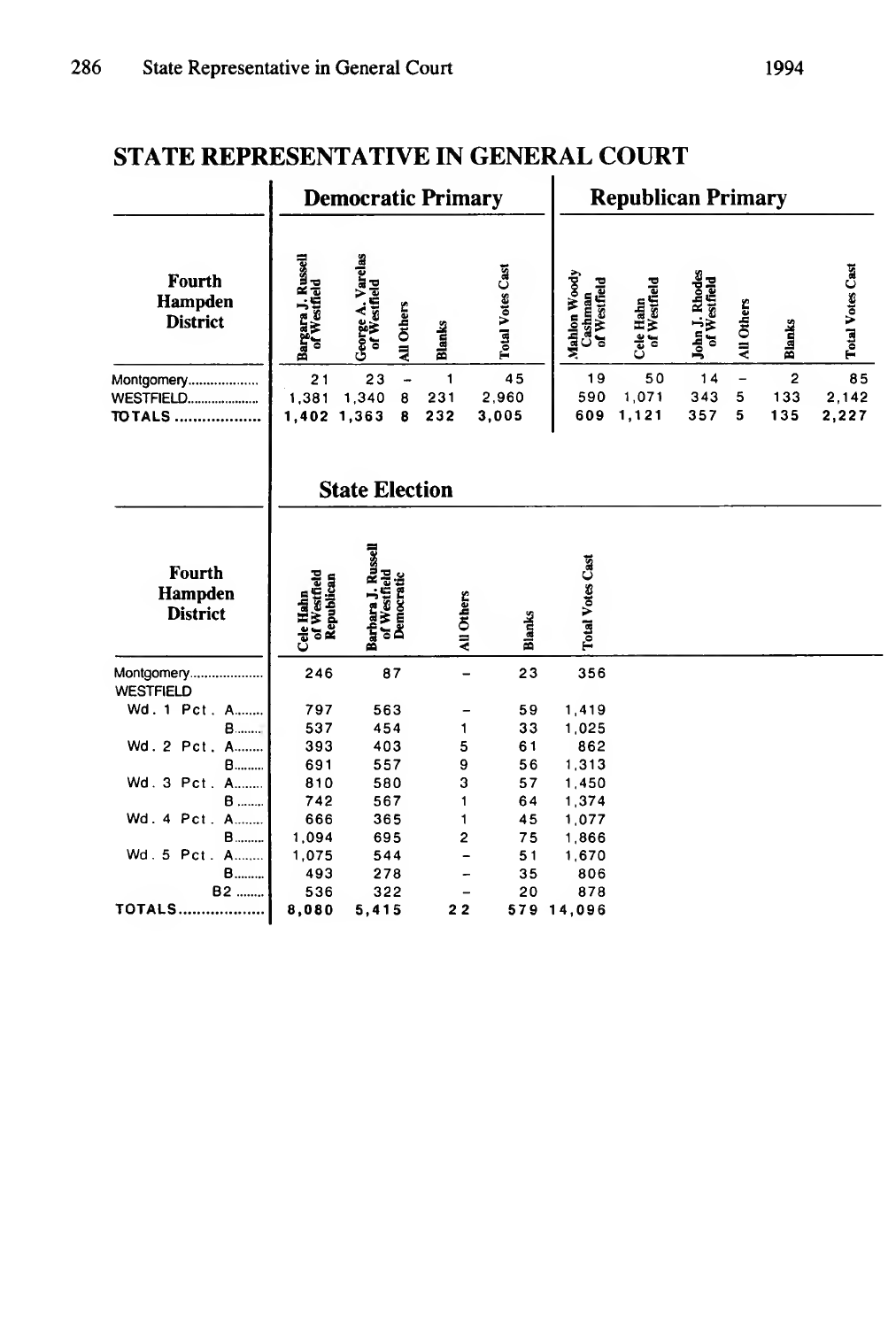|                                     |                                              |                                  | <b>Democratic Primary</b> |                         |  | <b>Republican Primary</b> |                                  |               |                         |  |  |  |
|-------------------------------------|----------------------------------------------|----------------------------------|---------------------------|-------------------------|--|---------------------------|----------------------------------|---------------|-------------------------|--|--|--|
| Fifth<br>Hampden<br><b>District</b> | Evelyn G. Chesky<br>of Holyoke               | All Others                       | <b>Blanks</b>             | Total Votes Cast        |  | No Nomination             | All Others                       | <b>Blanks</b> | <b>Total Votes Cast</b> |  |  |  |
| <b>HOLYOKE</b><br><b>TOTALS</b>     | 2,115<br>2,115                               | $\overline{a}$<br>$\overline{a}$ | 1,313<br>1,313            | 3,428<br>3,428          |  | -                         | $\overline{a}$<br>$\blacksquare$ | 604<br>604    | 604<br>604              |  |  |  |
|                                     | <b>State Election</b>                        |                                  |                           |                         |  |                           |                                  |               |                         |  |  |  |
| Fifth<br>Hampden<br><b>District</b> | Evelyn G. Chesky<br>of Holyoke<br>Democratic | All Others                       | <b>Blanks</b>             | <b>Total Votes Cast</b> |  |                           |                                  |               |                         |  |  |  |
| <b>HOLYOKE</b>                      |                                              |                                  |                           |                         |  |                           |                                  |               |                         |  |  |  |
| Wd. 1 Pct. A                        | 161                                          |                                  | 163                       | 324                     |  |                           |                                  |               |                         |  |  |  |
| <b>B</b><br>Wd. 2 Pct. A            | 254<br>192                                   |                                  | 156                       | 410                     |  |                           |                                  |               |                         |  |  |  |
| <b>B</b>                            | 108                                          | -                                | 165<br>124                | 357<br>232              |  |                           |                                  |               |                         |  |  |  |
| Wd. 3 Pct. B                        | 918                                          | -                                | 400                       | 1,318                   |  |                           |                                  |               |                         |  |  |  |
| Wd. 4 Pct. A                        | 222                                          | ۰                                | 147                       | 369                     |  |                           |                                  |               |                         |  |  |  |
| <b>B</b>                            | 494                                          | -                                | 247                       | 741                     |  |                           |                                  |               |                         |  |  |  |
| Wd. 5 Pct. A                        | 969                                          | -                                | 498                       | 1,467                   |  |                           |                                  |               |                         |  |  |  |
| Wd. 6 Pct. A                        | 622                                          |                                  | 275                       | 897                     |  |                           |                                  |               |                         |  |  |  |
| <b>B</b>                            | 716                                          | -                                | 320                       | 1,036                   |  |                           |                                  |               |                         |  |  |  |
| Wd. 7 Pct. A                        | 968                                          | -                                | 538                       | 1,506                   |  |                           |                                  |               |                         |  |  |  |
| <b>B</b><br><b>TOTALS</b>           | 724<br>6,348                                 | $\qquad \qquad -$                | 438<br>3,471              | 1,162<br>9,819          |  |                           |                                  |               |                         |  |  |  |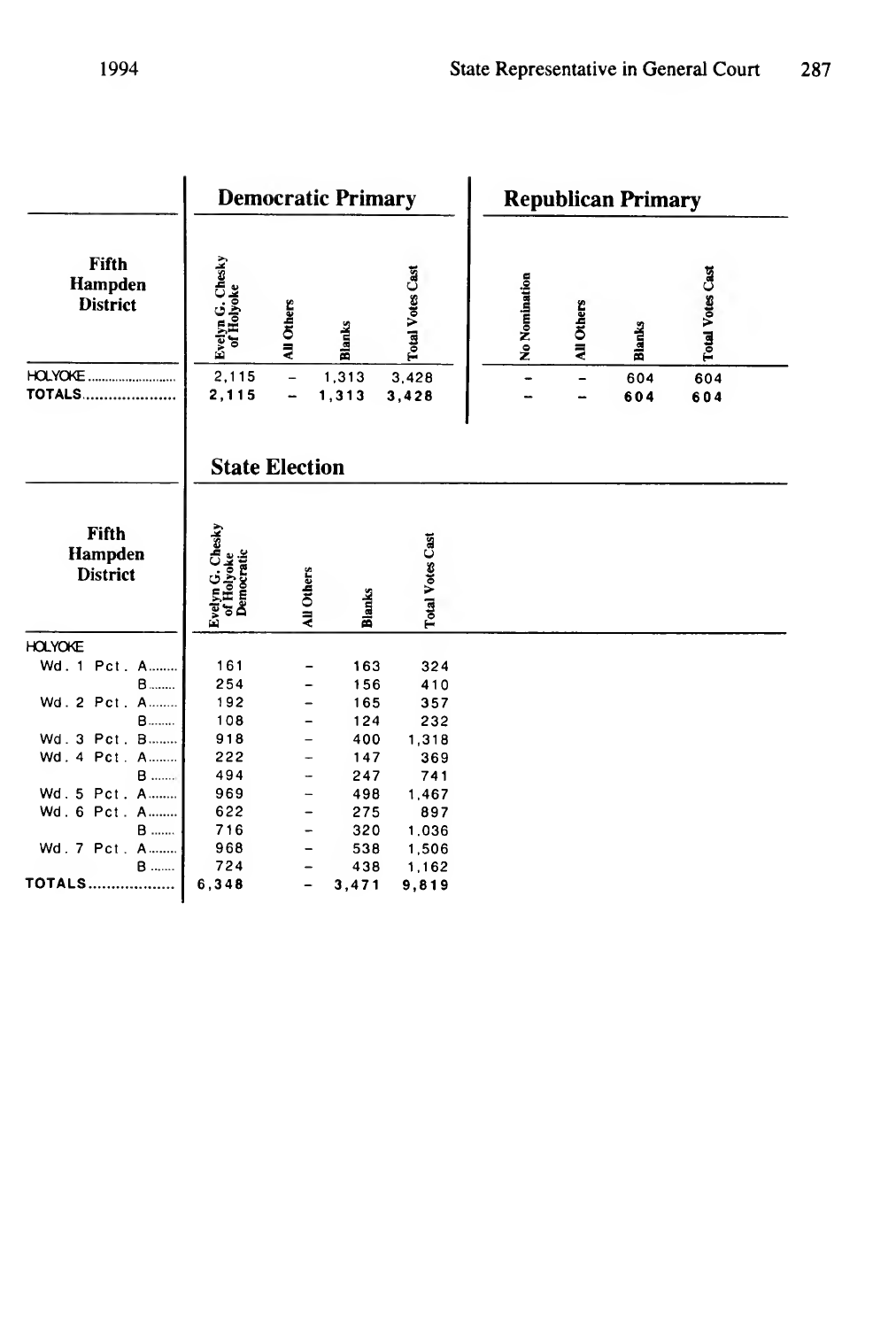|                                            |                                                          |                   | <b>Democratic Primary</b> |               |                         | <b>Republican Primary</b> |                                            |                |               |                         |  |
|--------------------------------------------|----------------------------------------------------------|-------------------|---------------------------|---------------|-------------------------|---------------------------|--------------------------------------------|----------------|---------------|-------------------------|--|
| <b>Sixth</b><br>Hampden<br><b>District</b> | No Nomination                                            | <b>All Others</b> | <b>Blanks</b>             |               | <b>Total Votes Cast</b> |                           | Walter A. DeFilippi<br>of West Springfield | All Others     | <b>Blanks</b> | <b>Total Votes Cast</b> |  |
| CHICOPEE                                   | L                                                        | -                 | 197                       |               | 197                     |                           | 25                                         | $\overline{a}$ | 6             | 31                      |  |
| <b>HOLYOKE</b>                             | -                                                        | ٠                 | 774                       |               | 774                     |                           | 74                                         | -              | 39            | 113                     |  |
| West Springfield                           | L                                                        | 1                 | 1,019                     |               | 1,020                   |                           | 768                                        | 1              | 136           | 905                     |  |
| <b>TOTALS</b>                              |                                                          | 1                 | 1,990                     |               | 1,991                   |                           | 867                                        | 1              | 181           | 1,049                   |  |
|                                            | <b>State Election</b>                                    |                   |                           |               |                         |                           |                                            |                |               |                         |  |
| <b>Sixth</b><br>Hampden<br><b>District</b> | Watter A. DeFilippi<br>of West Springfield<br>Republican |                   | <b>All Others</b>         | <b>Blanks</b> | <b>Total Votes Cast</b> |                           |                                            |                |               |                         |  |
| <b>CHICOPEE</b>                            |                                                          |                   |                           |               |                         |                           |                                            |                |               |                         |  |
| Wd. 3 Pct. C<br><b>HOLYOKE</b>             | 484                                                      |                   | 8                         | 177           | 669                     |                           |                                            |                |               |                         |  |
| Wd. 3 Pct. A                               | 526                                                      |                   |                           | 524           | 1,050                   |                           |                                            |                |               |                         |  |
| Wd. 5 Pct. B                               | 533                                                      |                   |                           | 402           | 935                     |                           |                                            |                |               |                         |  |
| West Springfield                           |                                                          |                   |                           |               |                         |                           |                                            |                |               |                         |  |
| Pct. 1                                     | 425                                                      |                   |                           | 215           | 640                     |                           |                                            |                |               |                         |  |
| $2$                                        | 571                                                      |                   |                           | 234           | 805                     |                           |                                            |                |               |                         |  |
| $3$<br>$4$                                 | 938<br>961                                               |                   |                           | 371<br>381    | 1,309<br>1,342          |                           |                                            |                |               |                         |  |
| $5$                                        | 1,383                                                    |                   |                           | 426           | 1,809                   |                           |                                            |                |               |                         |  |
| 6                                          | 1,264                                                    |                   | -                         | 482           | 1,746                   |                           |                                            |                |               |                         |  |
| $7$                                        | 1,254                                                    |                   | -                         | 429           | 1,683                   |                           |                                            |                |               |                         |  |
| $8$                                        | 578                                                      |                   |                           | 282           | 860                     |                           |                                            |                |               |                         |  |
| <b>TOTALS</b>                              | 8,917                                                    |                   | 8                         |               | 3,923 12,848            |                           |                                            |                |               |                         |  |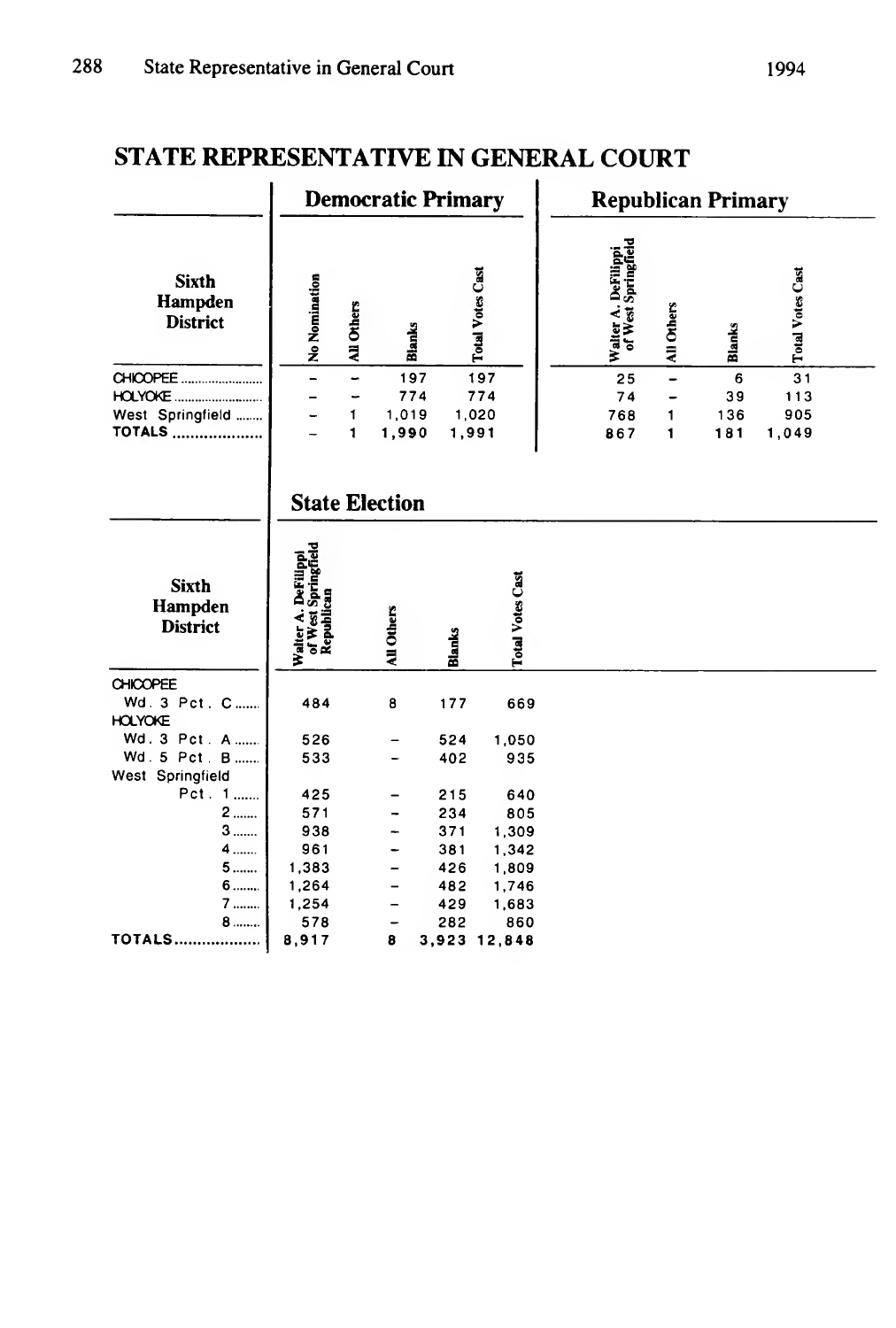|                                         |                                                | <b>Democratic Primary</b> |               |                         | <b>Republican Primary</b> |                      |              |               |                         |  |
|-----------------------------------------|------------------------------------------------|---------------------------|---------------|-------------------------|---------------------------|----------------------|--------------|---------------|-------------------------|--|
| Seventh<br>Hampden<br><b>District</b>   | Thomas M. Petrolati<br>of Ludlow               | All Others                | <b>Blanks</b> | <b>Total Votes Cast</b> |                           | <b>No Nomination</b> | All Others   | <b>Blanks</b> | <b>Total Votes Cast</b> |  |
| Belchertown                             | 101                                            | $\overline{\phantom{0}}$  | 46<br>147     |                         |                           |                      | L.           | 213           | 213                     |  |
| CHICOPEE                                | 403                                            | $\overline{a}$            | 137           | 540                     |                           |                      | $\mathbf{1}$ | 109           | 110                     |  |
| Granby                                  | 122                                            | -                         | 46            | 168                     |                           |                      | Ĭ.           | 212           | 212                     |  |
| Ludlow<br><b>TOTALS</b>                 | 919<br>1,545                                   | -                         | 244<br>473    | 1,163<br>2,018          |                           |                      | 1            | 286<br>820    | 286                     |  |
|                                         |                                                |                           |               |                         |                           |                      |              |               | 821                     |  |
|                                         | <b>State Election</b>                          |                           |               |                         |                           |                      |              |               |                         |  |
| Seventh<br>Hampden<br><b>District</b>   | Thomas M. Petrolati<br>of Ludlow<br>Democratic | All Others                | <b>Blanks</b> | <b>Total Votes Cast</b> |                           |                      |              |               |                         |  |
| Belchertown                             |                                                |                           |               |                         |                           |                      |              |               |                         |  |
| Pct. A                                  | 951                                            |                           | 408           | 1,359                   |                           |                      |              |               |                         |  |
| ${\bf C}$ . $\ldots$<br><b>CHICOPEE</b> | 1,006                                          |                           | 368           | 1,374                   |                           |                      |              |               |                         |  |
| Wd. 6 Pct. A                            | 578                                            | 5                         | 159           | 742                     |                           |                      |              |               |                         |  |
| <b>B</b><br>Grandby                     | 910                                            | 9                         | 273           | 1,192                   |                           |                      |              |               |                         |  |
| Ludlow                                  | 1.488                                          | $\overline{\phantom{0}}$  | 801           | 2.289                   |                           |                      |              |               |                         |  |
| Pct. 1<br>$2$                           | 1,092                                          |                           | 226           | 1,318                   |                           |                      |              |               |                         |  |
| $3$                                     | 969                                            | 1                         | 236           | 1,206                   |                           |                      |              |               |                         |  |
| $4$                                     | 1.153                                          | 1                         | 301           | 1,455                   |                           |                      |              |               |                         |  |
| 5                                       | 1,298<br>1,212                                 |                           | 294<br>265    | 1,592                   |                           |                      |              |               |                         |  |
| <b>TOTALS</b>                           | 10,657                                         | 16                        |               | 1,477<br>3,331 14,004   |                           |                      |              |               |                         |  |